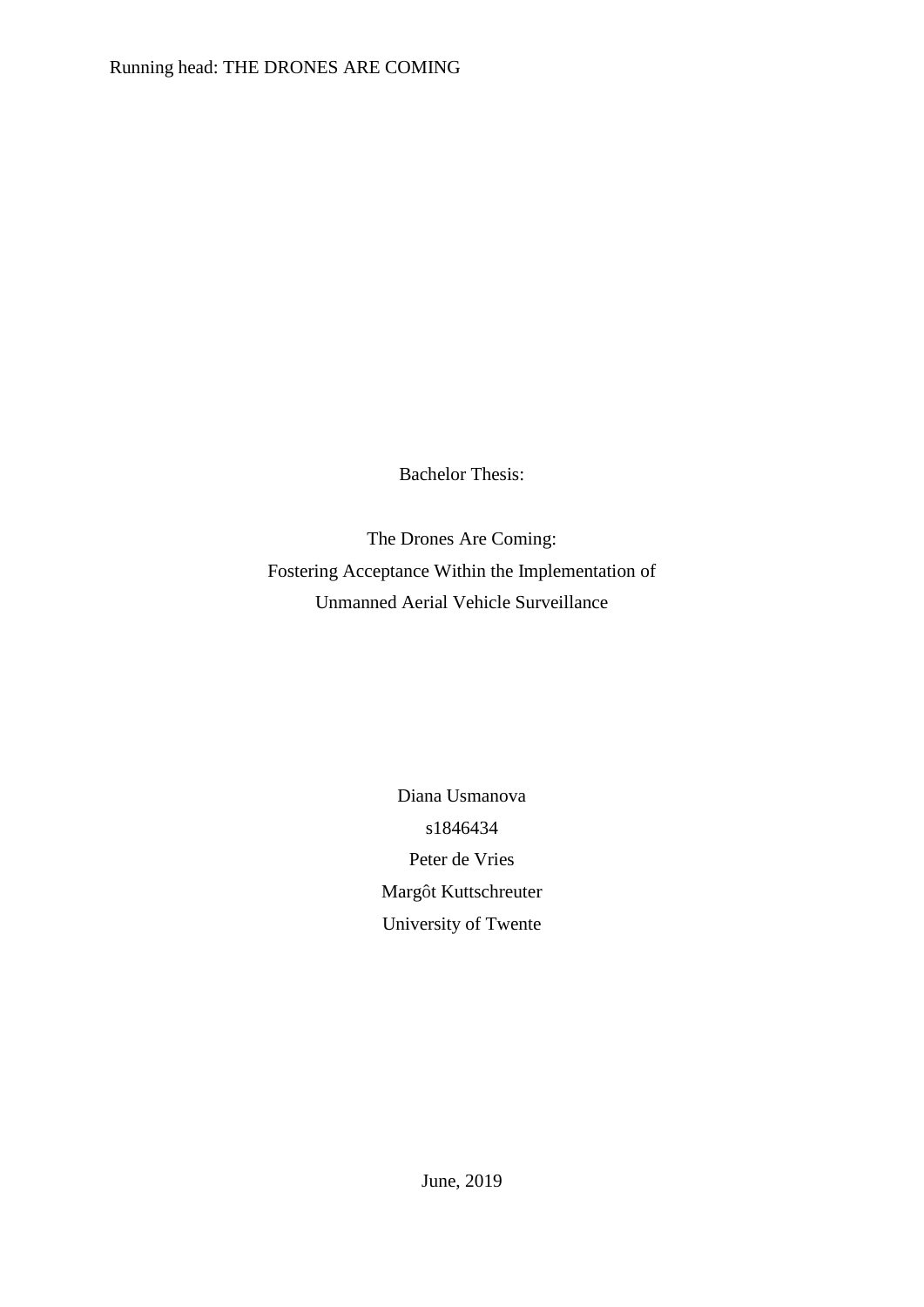#### **Abstract**

Due to the immense benefits drones are contributing to the public safety sector, a willingness on part of law enforcement and emergency services exists to incorporate UVA's into everyday sectors. However, public opinion on the pervasive use of drone technology in various societal domains is not purely positive. Opponents fear that their privacy rights might be violated and their safety at stake. This research paper aims at creating common ground between these opponents and proponents of governmental drone usage, by investigating different factors that might positively influence overall drone acceptance. Therefore, this study examined how drone acceptance can be fostered by tailoring information about a drone's presence to different environmental setting in which they are employed. Additionally, the impact of a person's level of uncertainty avoidance and need for control on drone acceptance was investigated. Using VR, participants were confronted with drone surveillance within a park, a business area or a festival. An app on their virtual phone provided them with either transparent information about drone employment or a neutral message with no content referring to the drone. Results indicated that an interaction between environmental conditions and transparency of information had an effect on drone acceptance. Further, uncertainty avoidance showed an effect on drone acceptance among different environmental conditions. Additionally, higher levels of trust towards the organization heightened the level of drone acceptance and lowered the level of perceived control. These results contribute to the importance to carefully consider environmental conditions and people's need for certainty and information when exposing people unexpectedly to drones.

*Keywords:* Drones, Acceptance, Transparency, Environment, Uncertainty avoidance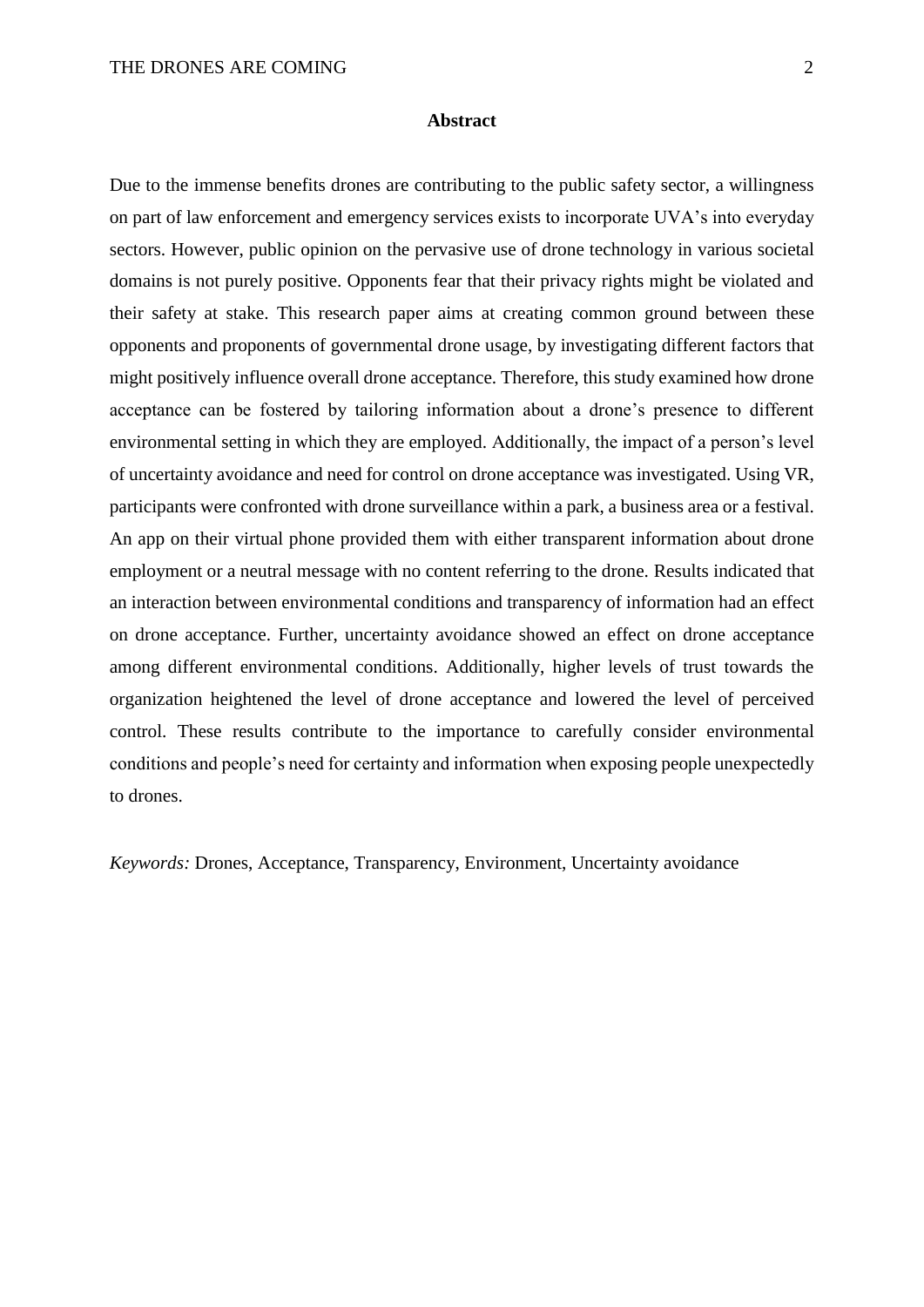# **Introduction**

For a long time, drones were mainly associated with complex and secret military use within specialized operations. However, in the last decade, the scope of drones has widened (Cauchard, Zhai, Spadafora, & Landay, 2016; Giones, & Brem, 2017). Drones are unmanned aircraft (UVAs) that can be navigated autonomously and beyond the line of sight (Sullivan, 2006). Their handiness made public domains aware of their usefulness within sectors such as transportation, agriculture, leisure, communication and safety. In the latter domain, especially law enforcement and fire departments all around the world, see UVAs becoming essential due to their bird's eye perspective. Where the human eye and ground technology fails, drones are able to keep track of complex and overextending situations.

Nowadays, the role drones play in disaster mitigation and environment preservation can be demonstrated by means the costliest world disaster of 2018, the 'California's Camp Fire'. The disaster mitigation illustrated drones' indispensable role and the importance of expanding drone usage in emergency services (Reagan, 2019). The series of wildfires claimed lives and destroyed buildings. However, the consequences would have been much worse had it not been for fast damage assessment and disaster response due to drones. The visual and thermal imaging cameras attached to drones provided real-time video footage to incident commanders, enabling them to get a better understanding of the situation and to advise the recovery crew as efficient as possible.

After similar effective disaster management cases, the Los Angeles Fire Department (LAPD) announced a partnership with DJI, the world's largest drone manufacturer in the word. This partnership wants to enable "address(ing) life-threatening situations faster and more effectively than ever before" (McNabb, 2019). Hence, a willingness to incorporate drones into the public safety sector exists on the side of the law enforcement and emergency services as well as drone manufacturing companies.

Furthermore, drones qualify for safety and security surveillance within traffic situations. Governments can employ drones as traffic enforcement devices which can effectively monitor and detect high-risk driving behaviour and, thus contribute to the mitigation of both (Foina, Sengupta, Lerchi, Liu, & Krainer, 2015; Rosenfeld, 2019). Another area where drones can increase efficiency and effectiveness is law enforcement. This line of work is dependent on fast and precise decision-making when it comes to criminal incidents such as gun assaults. In such cases, real-time intelligence and life-video footage provided by drones are extremely important, in order to assess the situation correctly and react appropriately (Murison, 2019). As highlighted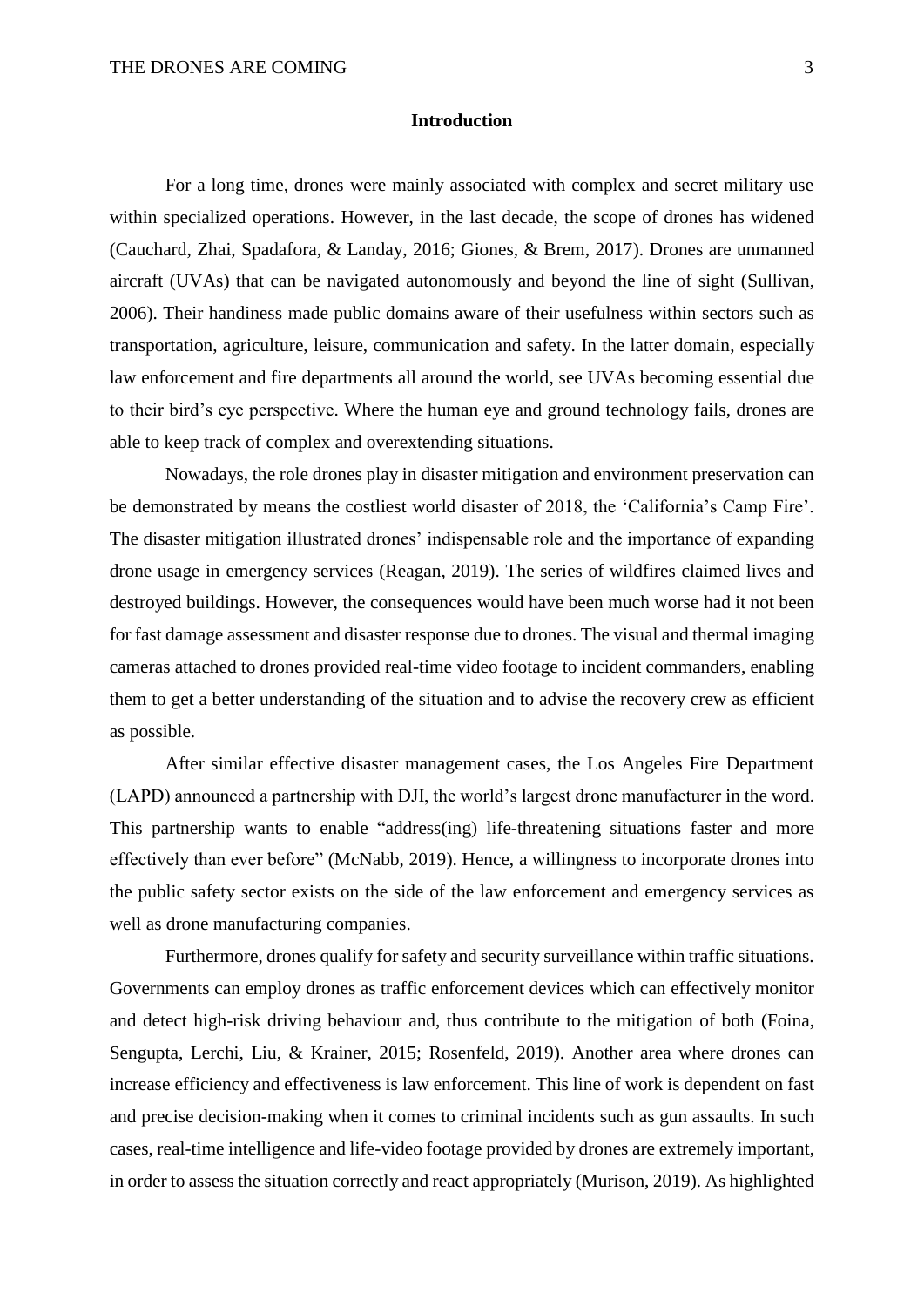by the examples above, the use of drones is not constrained to a certain area but seems applicable to many diverse contexts and domains.

Despite the fact that there are various positive implications of drone usage, the degree to which the general public is willing to cooperate with drones is still a matter of debate. The public opinion on drones is still far from being purely positive. Several studies examined the effect that because of privacy concerns, people often might feel slightly uncomfortable when a drone is entering their direct environment (Vattapparamban, Guvenc, Yurekli, Akkaya & Uluagac, 2016; Khan, Tausif, & Malik, 2018). The presence of drones prompts civilians to be more suspicious and self-aware, while at worst feeling like their privacy is violated. As a consequence, civilians might react in an aggressive way and attack the drone (Clothier, Greer, Greer, & Mehta, 2015). Therefore, pervasive use of drones might bear the potential to bring about various societal concerns and challenges.

From the aforementioned research, it can be inferred that there is a division between opponents and proponents of drone usage. On the one side, opponents emphasize the risks and concerns related to security and safety. On the other side, the proponents see the aforementioned advantages of drone usage in terms of security and efficiency. This lack of consensus has stimulated researchers as Oltvoort, de Vries, van Rompay and Rosen (2019) to find common ground. They intended to find out whether drone perception, as well as drone acceptance, might be determined by different types of settings and information-disclosure strategies. In their research participants felt more uncomfortable when a drone emerged in a more private setting like a park, compared to a more public setting, such as a large event. In the more crowded settings, participants could infer that the presence of the drone could be ascribed to safety reasons. More interestingly, they showed that not only the level of need for information but also the information content that participants desired differed based on the environment they were situated in. Thus, regarding drone presence, it is not only important whether information is provided at all but also what kind of information is provided.

The question remains as to what kind of information-disclosure strategies make people accept drones in which environment. To illustrate, a drone might be more disruptive in a calm setting, as a park. This may prompt a higher need for detailed information explaining the presence of the drone as compared to, for instance, a festival. In other words, the way people experience the presence of drones in terms of security and safety may be connected to which information strategies are used in which environments. Experiencing a drone negatively might be diminished when different information-strategies are adjusted to different environments so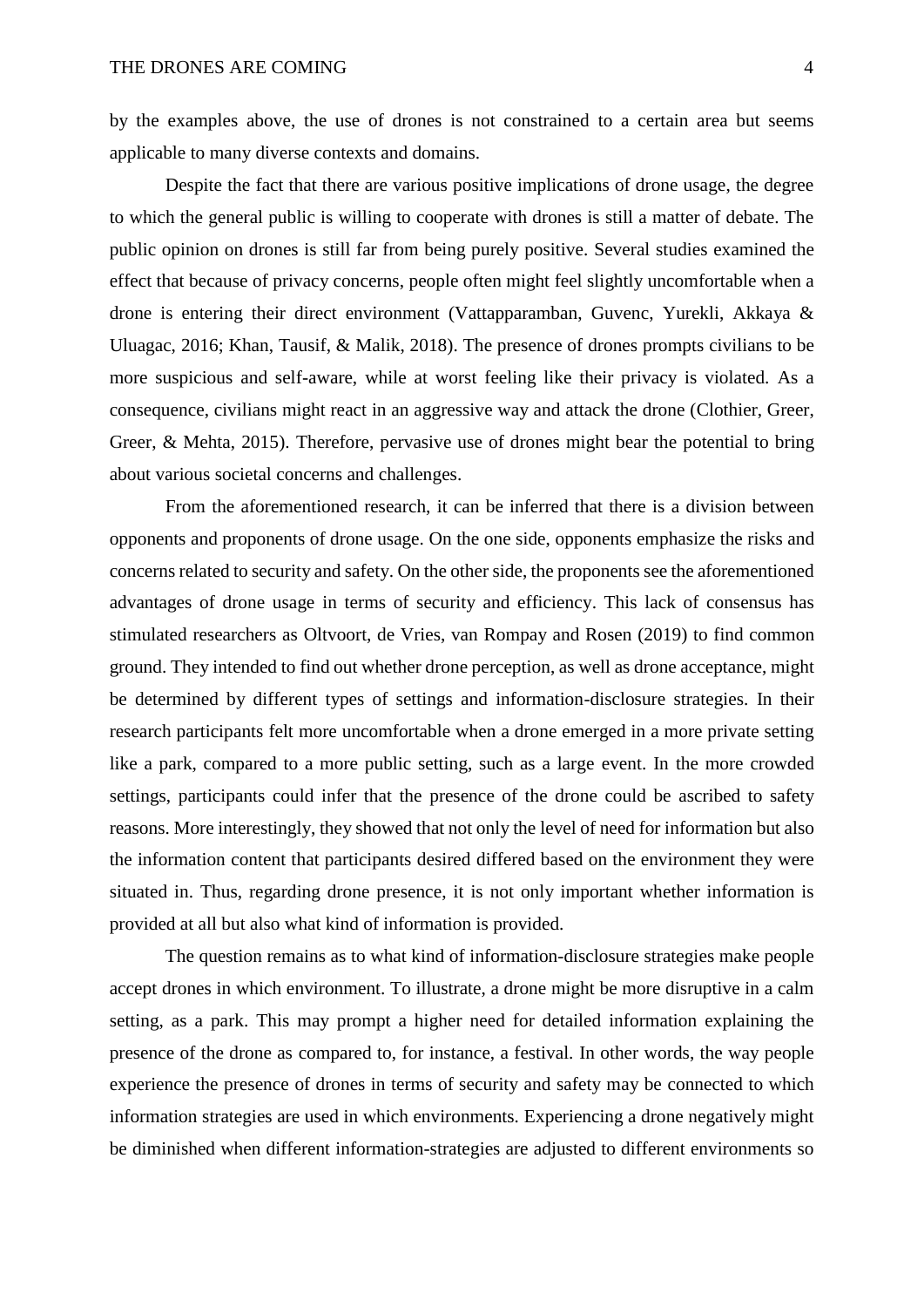that ultimately the information that is required in the respective environment can be provided. Consequently, the current research aims at finding answers to the following research questions:

RQ1: *How does drone acceptance vary between different environments?*

RQ2: *Which information-disclosure strategies affect trust and perceived control and thereby contribute to drone acceptance?*

#### **Theoretical Framework**

Despite the increasingly positive implications of drones, people might often still feel uncomfortable in their presence due to concerns about necessity and privacy. Therefore, more empirical research is necessary to establish risk factors and mitigate them (Sandbook, 2015). Hence, this research paper is going to investigate several factors which are outlined in the following.

**Privacy concerns.** One of the most common concerns is privacy. People commonly fear that drones invade their privacy and capture their most intimate moments (Goshray, 2012). Custers (2016) examined how people feel about and react to surveillance technology and divided the way such technology affects us into several clusters. For instance, firstly, people who are aware of being monitored act more self-consciously and less free-wheeling. This is referred to as the 'Chilling effect'. Secondly, the 'Function creep effect' describes the mistrust the public has toward the government abusing generally useful new technology for surveillance purposes. Lastly, the 'Privacy of location and space effect' refers to people's right to stay anonymous and free of surveillance in public places. As illustrated above, those effects accurately outline people's fear, scepticism, and distrust towards governmental drone usage.

**Situational factors.** To change the negative concept that opponents hold about drone usage, it is necessary to understand the situational factors that nurture this conception. In addition, it seems necessary to extract the aspects which might lead to an improvement in the way governmental drone usage is perceived. As outlined by Taylor (2010), people regard their safety as being more at stake when filmed in a private environment compared to a public place. An explaining factor for that might be people's inferences. In their study, Van Rompay, De Vries and Damink (2015) found that CCTV surveillance was perceived as a sign of good intent in settings that were deemed more appropriate for its use, for instance, in a city centre. On the contrary, in a semi-public setting where the risk perception was rather low, CCTV cameras were perceived as unnecessary and thereby as intrusive and a sign of distrust. Hence, when people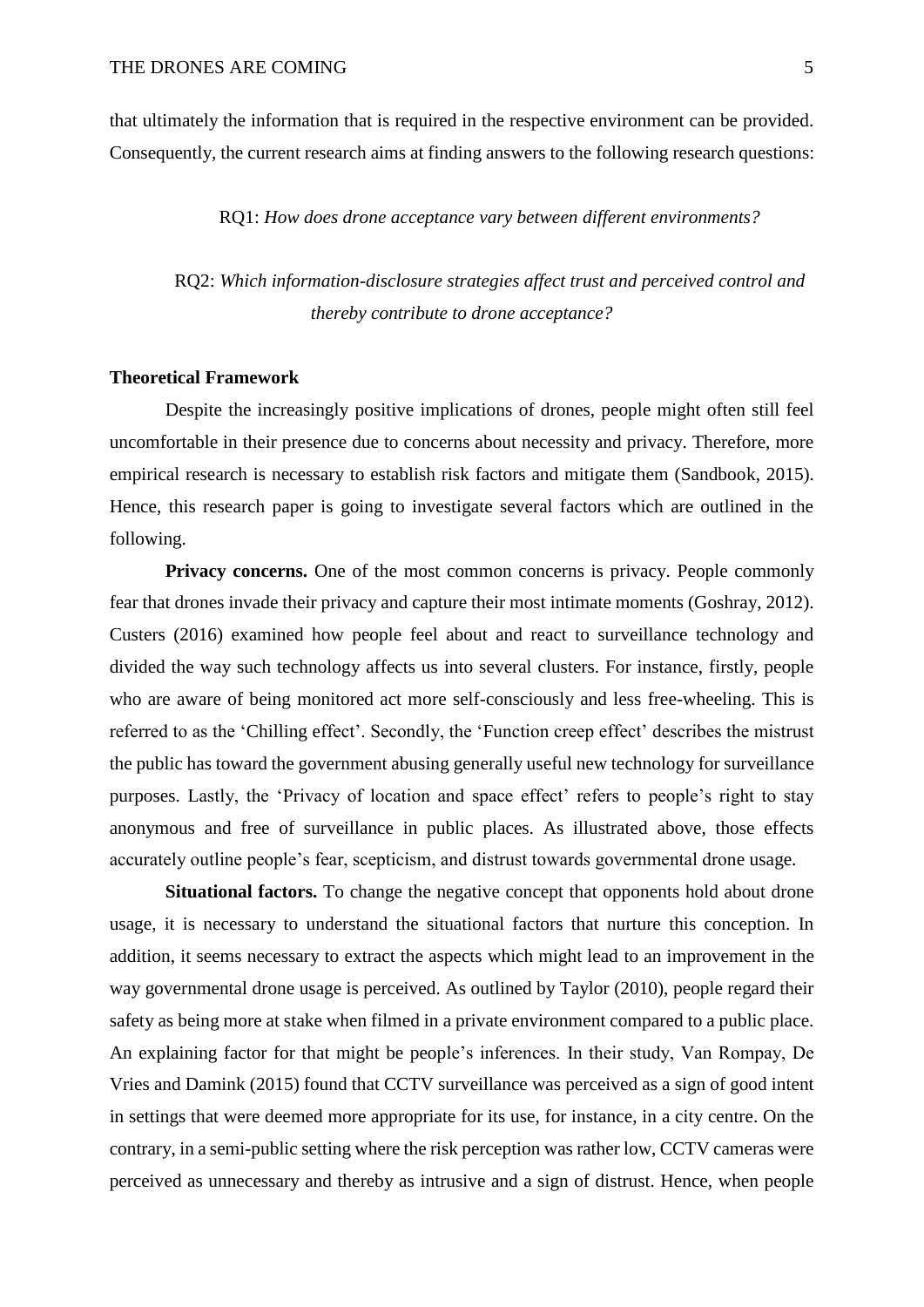are not able to infer a logical explanation for why a drone is present, drones might inspire irritation resulting in repulsion.

**Transparency of information.** Not only the general context in which a drone is present but also the provision of a logical explanation as to why it is present seems paramount. Research by Bennis, Goleman, and O'Toole (2008) showed that, in general, people feel more comfortable when situations and their possible outcomes are clarified. Incorporating timely, clear, and accurate information-disclosure strategies into ambiguous situations decrease people's' feeling of discomfort (Clark, 2008; Schnackenberg, & Tomlinson, 2016). As people might perceive drones as rather unfamiliar technology, provision of information might create a ground for acceptance (Apvrille, Roudier & Tanzi, 2015). Therefore, presenting people with different messages that contain varying degrees of informative and valuable content or superficial and meaningless content may incite different reactions to the presence of drones.

**Trust.** Moreover, transparent information about the reasons for and the intentions of the presence of drones might, in turn, lead to a higher level of trust, which might ultimately result in a more positive attitude towards drones. As research by Gefen, Karahanna, and Straub (2003) showed, trust is inevitable in establishing acceptance of new technologies. In specific, trust towards an organization as the government can be conceptualized via three attributes: goodwill, integrity, and competence of that organization (Mayer, Davis, & Schoorman, 1995). Goodwill can, in other words, be explained as benevolence and altruism. Integrity refers to the organization's strong foundation of and adherence to established principles. Lastly, competence encompasses the organization's skills and proficiency. Taken together, it can be concluded that the transparent provision of information regarding the presence of a drone should communicate the goodwill, integrity and competence of the organization responsible for it. That, in turn, might increase people's trust towards the organization, leads to drone acceptance.

**Perceived control.** Besides trust, another factor might play a major role in public drone acceptance. In general, in situations in which people are not able to predict outcomes, they often feel discomfort (Chamata, & Winterton, 2018). This discomfort can be explained in terms of not knowing what to expect and therefore not having control over the situation. Therefore, restoring that feeling of control by providing information, the situation might be perceived as less uncomfortable. In specific, people regain a sense of control when they feel capable of influencing and dealing with their surroundings. With respect to technology, a feeling of control regarding new devices might be achieved through user involvement as well (Baronas &, Louis, 1988). Having realistic expectations about objects and situations enables people to handle concerns and ambiguity. By involving users in the planning and the decision-making process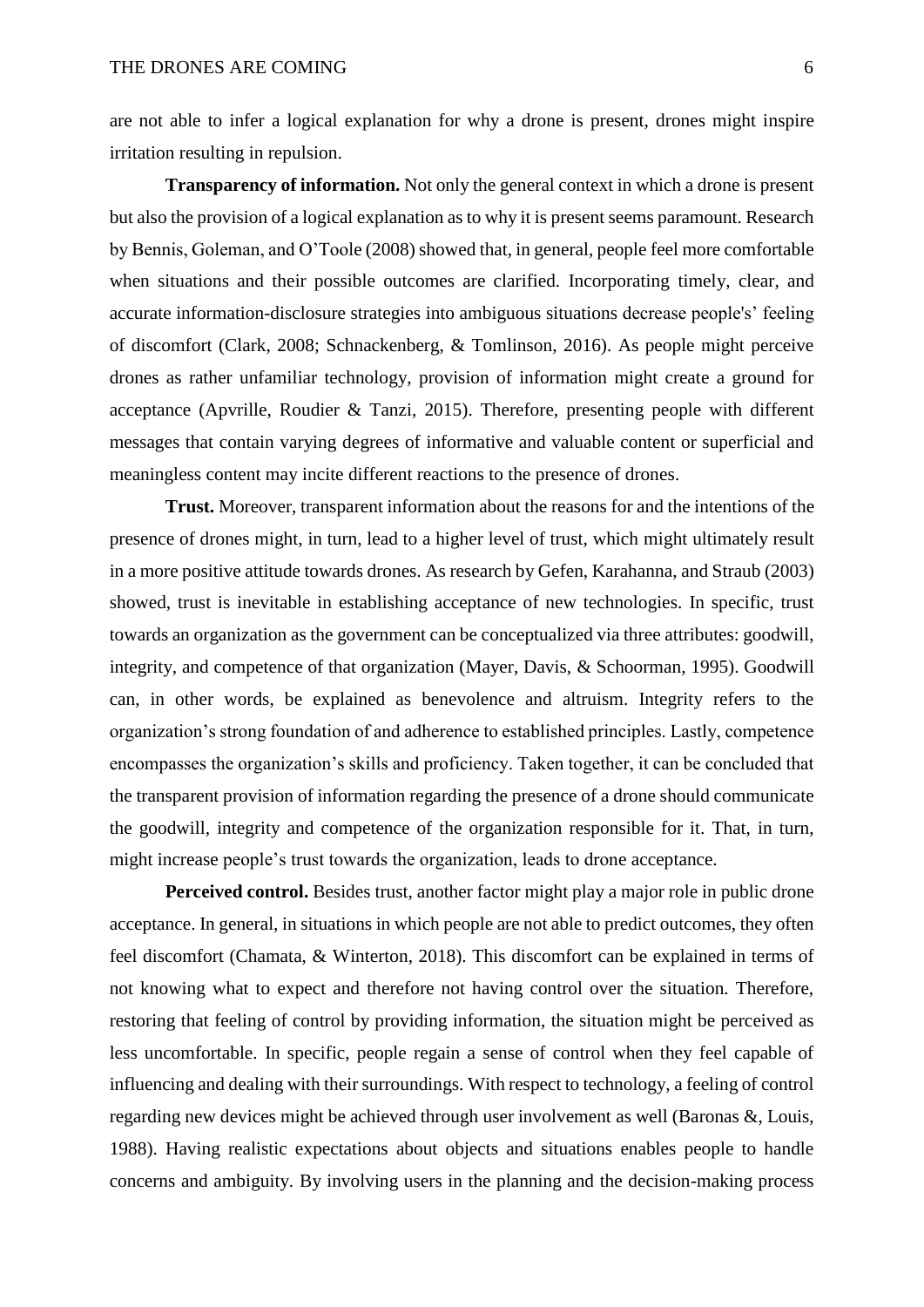when developing new devices, individuals' sense of control and also overall acceptance towards the device might increase. Consequently, when organizations provide people with transparent information, their perceived control might increase and foster a higher level of acceptance.

Building upon that insight, it is assumed that for some people the effect on acceptance might be higher than for others due to specific character traits. How people experience various situations might not only depend on circumstantial factors but partially on dispositions. Meaning, in this context, that a person's general tendency to avoid uncertainty within a situation where a drone appears unexpectedly might influence the overall perception of the situation and thereby drone acceptance itself.

**Need for control.** A tendency for having a high need for control is conceptualized within the overall personality trait 'Openness to New Experiences'. This concept is embedded in basic human behavioural principles such as personal freedom and self-determination (Leotti, Iyengar, & Ochsner, 2010). Empirical and neurological evidence has established that people need control over their behaviour, environment, and outcomes. Therefore, for people with a high need for control, a sudden event such as the unexpected appearance of a drone can be very distressing and uncomfortable. As a result, this feeling of discomfort might decrease that individual's drone acceptance. Hence, the current study aims at investigating to what extent this assumption can be supported by empirical findings.

**Uncertainty avoidance.** Likewise, avoidance of uncertainty is also incorporated in the personality trait 'Openness to New Experience'. When a person scores low on 'Sensation Seeking' and 'Openness to New Experience', he or she is likely to score high on uncertainty avoidance (Hofstede, 1980). Thus, this person likes the familiar and has a preference for known risks rather than unknown ones (Ellsberg, 1961). By implementing those concepts, Engle-Warnick, Escobal, and Laszlo (2007) were able to establish which types of participants preferred what kind of technology and for what reason. Thus, the extent to which a person avoids uncertainty might be related to how likely he or she will accept a drone within different settings (Lidynia, Philipsen, & Ziefle, 2016). Especially of great interest is the interplay between uncertainty avoidance and the provision of transparent information. Based on these findings, one would expect that the greater the trait uncertainty avoidance in a person is, leads to a greater need for information in ambiguous situations.

Under normal circumstances, it is a person's own decision, whether he or she wants to be exposed to a certain kind of technology or not. Due to the fact that drones are automatic devices, controlled from a distance, they might invade people's environment without their approval. Since drones operate in a larger scope, privacy invasion to some extent is inevitable.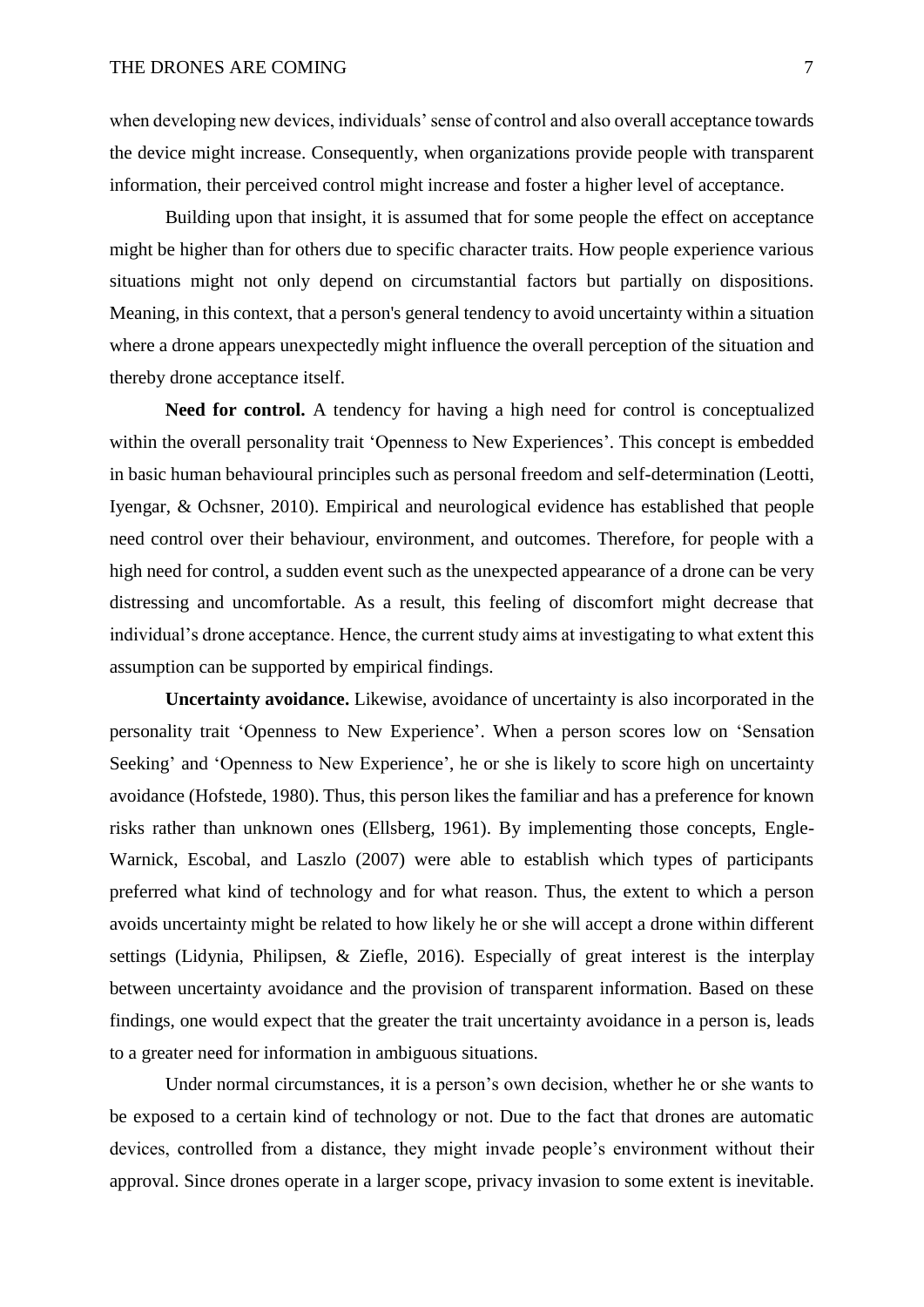Regarding privacy invasion, especially people with characteristic traits of having a need to be in charge and in control as well as being uncomfortable with uncertainty are very challenged in these situations. Naturally, there are several other character traits that might play an influencing role. However, investigating these two is an interesting starting point.

During the last century, the amount of research in the field of drones was broadened due to the demand for gaining an understanding of how UVA's can be effectively implemented into society. However, systematic research investigating the underlying psychological mechanisms of drone acceptance within individuals is rather limited. Therefore, the additional focus of the current study lies on character traits, resulting in the following research question:

RQ 3: *To what extent do character traits such as 'Uncertainty avoidance' and 'Need for control' influence people's trust and perceived control and in turn affect drone acceptance?*

# **The Current Study**

First of all, participants' general level of uncertainty avoidance and need for control was assessed by means of a questionnaire. Afterwards, participants were placed in one out of three VR settings - a park, a business area or a festival - and were asked to experience how they feel about watching a drone fly overhead. In the VR setting, participants had a phone with an app, which provided them with information about the drone. Provided information differed depending on the condition participants were randomly assigned to. That way transparency was manipulated. The effects of environment and transparency on trust, perceived control and drone acceptance were measured. The effects of these two personality traits on the relation between trust and drone acceptance and perceived control and drone acceptance were investigated as well. Based on the information provided above a conceptual model of this study was developed, displayed in Figure 1.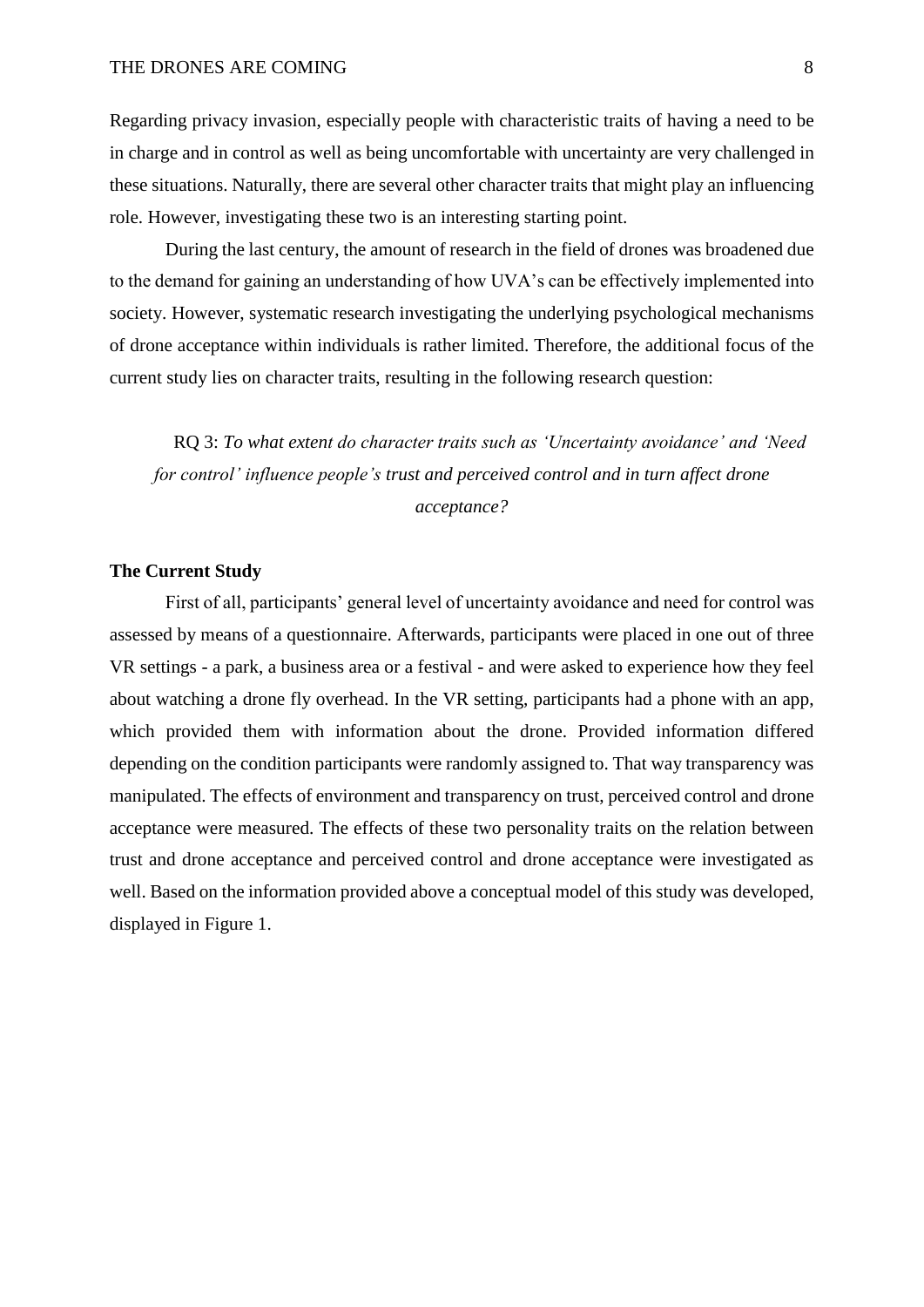

*Figure 1.* Conceptual model

# **Method**

## **Participants**

A total of 44 participants, whereby 25 (57%) being female and 19 (43%) being male, participated in this study. The age of the participants ranged from 18 to 28 years ( $M = 23$ ,  $SD =$ 2). 36 (81.8%) of the participants were German, 6 (13.6%) were Dutch and 2 (4.5%) were from other nationalities. To be able to include as many participants as possible the questionnaire was administered in English. The sampling method can be described as an availability sampling drawing from the student pool of the University of Twente. Due to the fact that the participant recruitment did not proceed fluently, additionally, convenience sampling was conducted.

All of the participants are students at the University of Twente and received partial course credit on 'SONA' in exchange for participation. 32 of the participants live in Enschede or visit Enschede on a daily basis, whereby 12 of the participants just visit Enschede rarely. In order to be included in this research, participants needed to be at least 18 years old, speak and understand English on a moderate level and visit Enschede on an occasional level.

Participants were randomly allocated to two conditions (Transparency: yes versus no) within three environments (Environments: park versus business area versus festival event). From the total of 44 participants, 16 (36.4%) were assigned to the park condition, 13 (29.6%)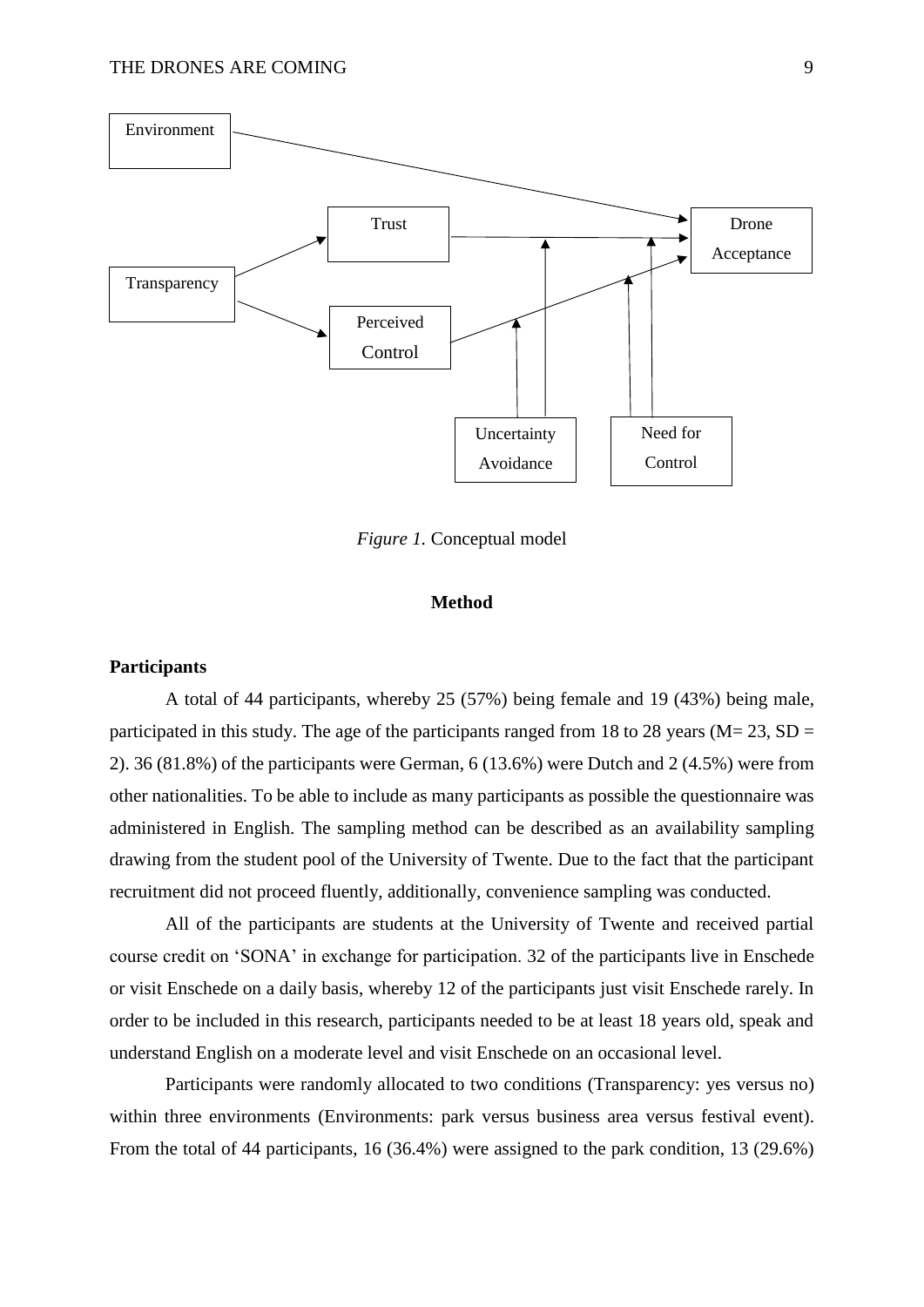participants to the business area and 15 (34.1%) participants to the festival environment. The distribution can also be seen in Table 1, including the percentages.

### Table 1.

*Distribution of Participants among Environmental and Transparency Conditions*

| Environment  | Park  |                | Business area |                | Festival |       |
|--------------|-------|----------------|---------------|----------------|----------|-------|
| Transparency | Yes   | N <sub>o</sub> | Yes           | N <sub>0</sub> | Yes      | No    |
| n            | 9     |                | 8             |                | 8        |       |
| Percentage   | 20.5% | 15.9%          | 18.2%         | 11.4%          | 18.2%    | 15.9% |
| Marginal n   | 16    |                | 13            |                | 15       |       |
| Marginal %   | 36.4% |                | 29.6%         |                | 34.1%    |       |

#### **Research Design**

A procedure of random allocation by throwing a dice distributed the participants across a 2 (Transparency: yes versus no) x 3 (Environments: festival event versus business area versus regular park) between-participants design. The dependent variable of this experimental study is 'Drone acceptance'.

### **Materials**

To make this research study possible, the research relied on the BMS lab of the University of Twente. The lab provided the researcher with the necessary equipment, namely the 'Occulus CV1' VR glasses and the PC with the Unity software to run the VR program. In the three environments, the 3D environment and its characters were built with Reallusion Iclone 7 and Character Creator 2.

# **Procedure**

Before the study was conducted, the research got ethical approval from the ethical committee of the University of Twente. Firstly, participants were briefed by means of an introductory text about the experiment. However, the complete goal of the experiment was initially withheld. Additionally, participants were given some information about the study in general, regarding confidentiality, voluntary participation and duration. Subsequently, participants needed to agree to the informed consent in order to begin with the experiment. Before the VR exposure, participants needed to fill in the pre-questionnaire assessing their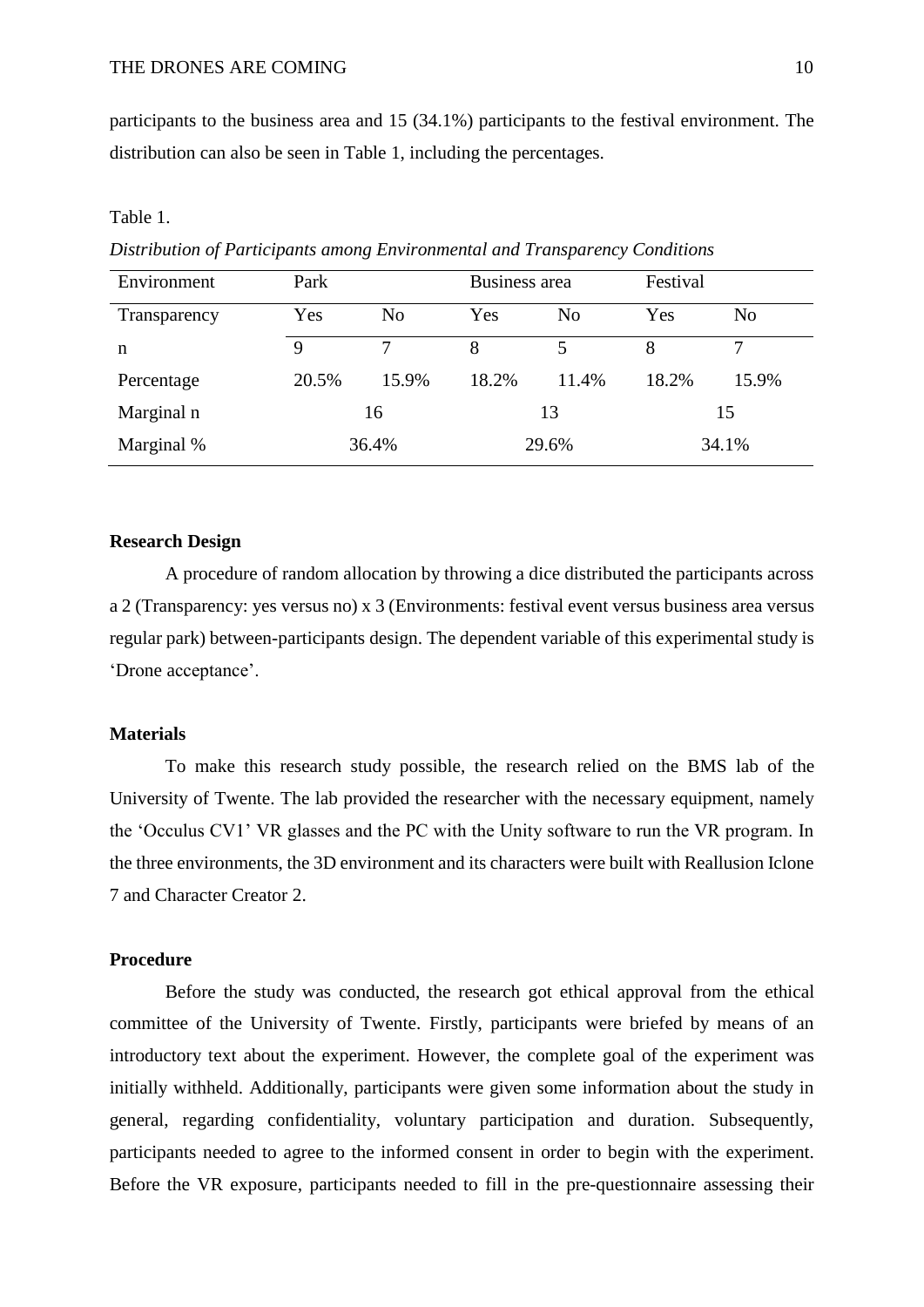personality traits. After filling in the questionnaire, participants were assigned to one of the three environments and one of the two conditions. Right before the VR glasses were handed over to the participants, they received some practical information on how to use the smartphone within the VR. The smartphone provided specific information depending on the condition the participant was assigned to.

**Environment.** Participants were assigned to one of three virtual environments and given a VR headset. The VR scenario that appeared was either situated in a park, a business area or a festival event. The different environments are illustrated in Figure 2. Participants were positioned on a fixed spot and instructed that they could look around freely and use their hands in order to get acquainted with the VR. Depending on the condition the participants were assigned to, they were either informed or not informed that the drone belonged to the Municipality of Enschede. After a certain period of time (90 seconds) the app disappeared, and the sound of a flying drone appeared, followed by the drone itself. The drone flies above their heads a couple of times and then flies by. After telling the participants that the VR is going to stop, the experiment was terminated by the researchers.

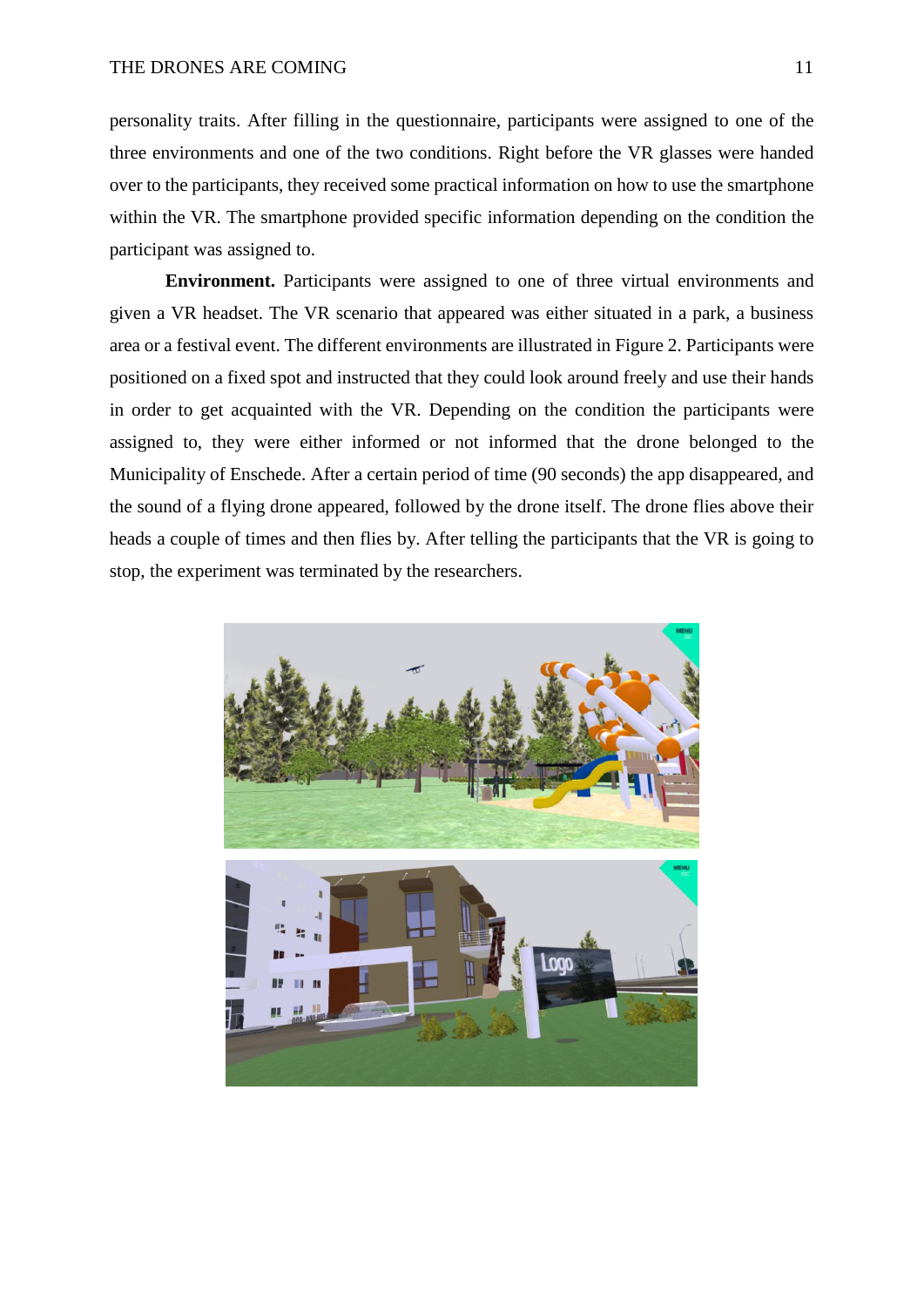

*Figure 2.* Environmental conditions: park (top), business area (middle), festival (bottom).

**Transparency.** Right after being released into the VR participants got some time to get acquainted with their surroundings. In the previous study conducted by Oltvoort et. al (2019) the validity of the study was at stake due to the 'Novelty factor'. This factor can be defined as the initial 'Wow-effect' of new technology as being exposed to VR for the first time. Under the influence of that factor, in the previously conducted study participants were overwhelmed by the setting itself and did not notice the drone flying above their heads. Thus, this time it was essential to give participants some time (about 20 seconds) to get acquainted with the VR.

After 20 seconds after being released in the VR, all participants received a push notification of the 'Municipality of Enschede Drone Information App'. Depending on whether they were assigned to the transparent information condition or the no transparent information condition, the message they received was different. In the transparent condition participants received information about who is responsible for the drone's presence, what exactly is the reason why the drone is present, how is the drone collecting information, what is happening to that information, therefore privacy-related issues, seeing what kind of footage is collected by the drone and a possibility to give feedback. The app was supposed to enhance the level of transparency and perceived control by providing information (extract: 'The sensors of the drones are capable of recognizing certain behaviours. When drones are recognising such behaviour, our security stuff gets a warning.'). The complete displayed text is shown in Appendix A. Additionally, Figure 3 captures screenshots of each condition.

Within the 'no transparency' condition participants were placed in one of the three VR environments as well. In this condition they did not receive a push notification from the 'Municipality of Enschede Drone App' but one with a complete neutral message ('Hi, how are you today doing today? Did you already take a look around you, to see in what environment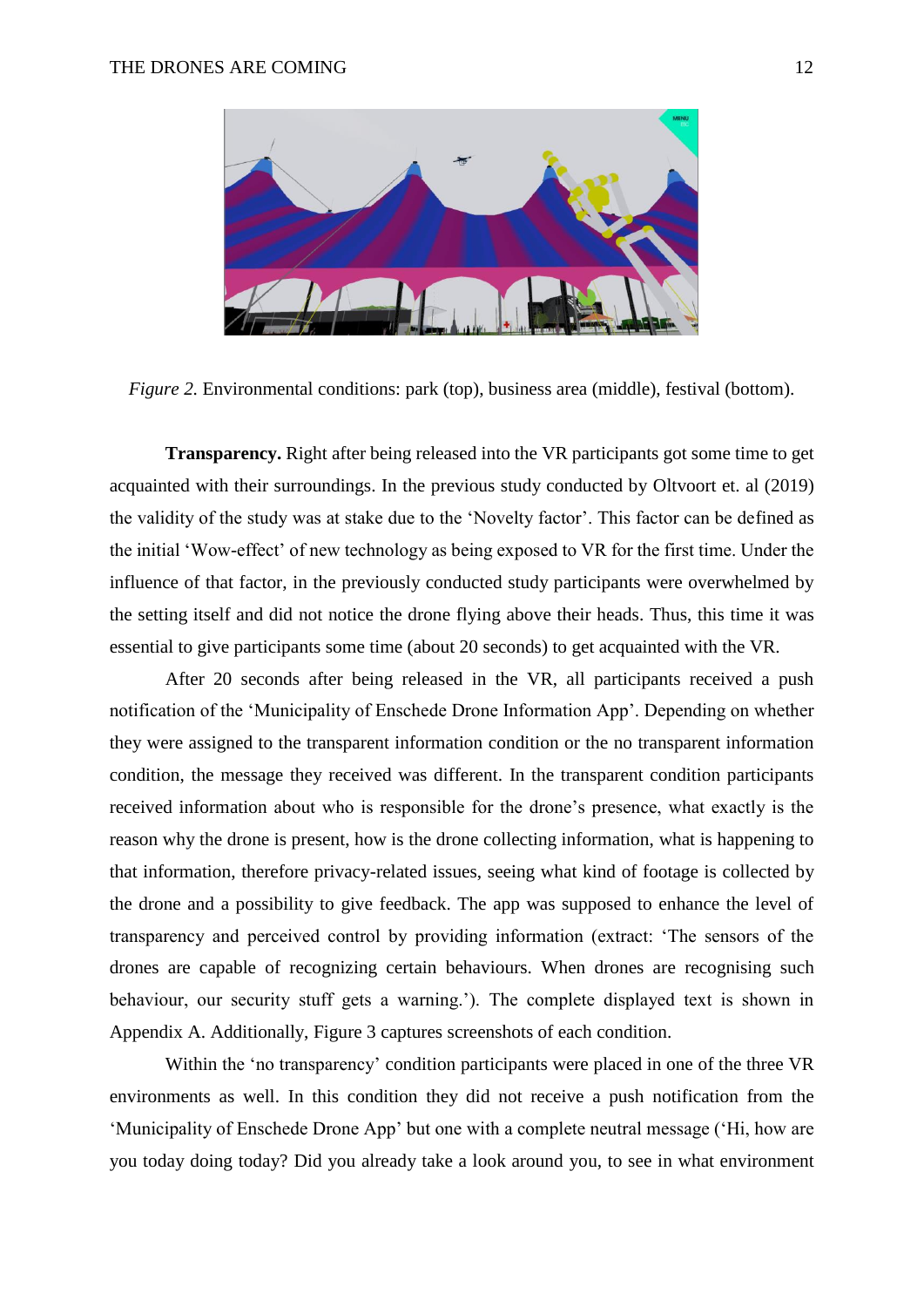you are?'). Similar to the transparency condition the message disappeared after 60 seconds. Afterwards, the drone appeared and flew by. After the participant noticed the drone for several seconds and experienced its presence, the VR was terminated. Figure 3 shows the Transparency conditions.



*Figure 3.* Transparency conditions: No transparency (top) and transparency (bottom).

Subsequently, participants of both conditions received the questionnaire described in the section Measures. Finally, after completing the questionnaire the participants were debriefed and the actual goal of the study was disclosed.

Due to technical issues on the part of the VR equipment towards the end of the data collection period, the transparency condition was used for the no transparency condition. Participants were asked to disregard the information by not using their left hand, to which the virtual phone was attached.

# **Measures**

Two questionnaires, a pre- and a post-questionnaire were created and composed in order to measure intended variables as uncertainty avoidance, need for control, perceived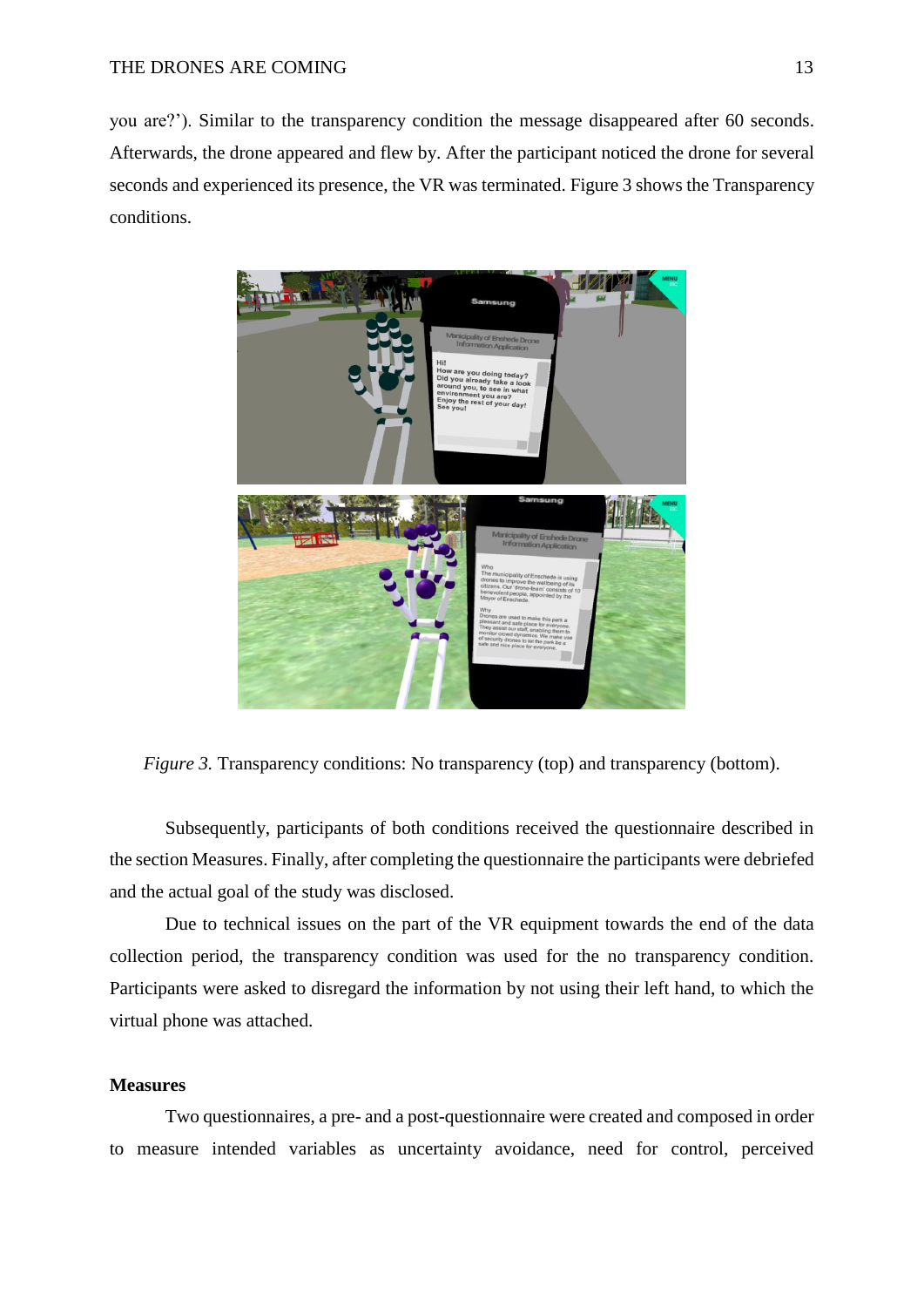transparency, trust, perceived control, drone acceptance and privacy. The pre-questionnaire can be found in Appendix B and the post-questionnaire in Appendix C.

*Uncertainty Avoidance.* The intention of the first questionnaire was to measure the participants' overall tendency to avoid uncertainty. By means of an already existing scale by Jung and Kellaris (2004), the extent to which participants avoided uncertainty was assessed with six items (e.g. 'I feel stressed when I cannot predict consequences'; Cronbach's alpha = .86, Guttman's lambda = .86). Participants needed to state their level of agreement on a 7-point Likert scale.

*Need for control.* The overall level participants have a need for control over a situation was assessed by means of twenty items (e.g. 'When I see a problem I prefer to do something about it rather than sit by and let it continue'; Cronbach's alpha =  $0.81$ ; Guttman's lambda = .83). This scale was borrowed from Burger and Cooper's 'Desirability of Control' Scale (1979). Participants were asked to rate their agreement to these statements on a 7-point Likert scale. Both of these scales above-mentioned scales assess partial elements of the overall personality trait 'Openness to New Experience'. It is one of the Big Five personality traits (McCrae, & Costa, 1987).

The post-questionnaire, filled in by the participants after the VR exposure is assessing five different concepts, namely (Perceived transparency, trust, perceived control, drone acceptance and privacy). Subsequently, five questions about demographics (age, gender, level of education, residence, frequency of visiting Enschede) were followed by six statements as manipulation checks for the three environments.

*Perceived Transparency.* The level of transparency, perceived by the participants towards the municipality of Enschede was measured by using a 7-point Likert scale (ranging from 1= strongly agree to 7= strongly disagree). The items of the scale were composed by the research paper of Rawlings (2008). The level of agreement to the items was measured on four items such as 'The municipality of Enschede wants people like me to know what it is doing and why it is doing it' (Cronbach's alpha = .76; Guttman's lambda = .77).

*Trust.* In order to assess participants' level of trust towards the municipality of Enschede, the concept was divided into four subcategories: goodwill, integrity, competence and overall trust. Similarly, they were measured using a 7-point Likert scale. Goodwill was measured with three items (e.g. 'The municipality of Enschede is interested in the well-being of people like me, not just itself'; Cronbach's alpha = .82; Guttman's lambda = .82). Integrity was measured with four items (e.g. 'Sound principles seem to guide the behaviour of the municipality of Enschede'; Cronbach's alpha = .86; Guttman's lambda = .86) and competence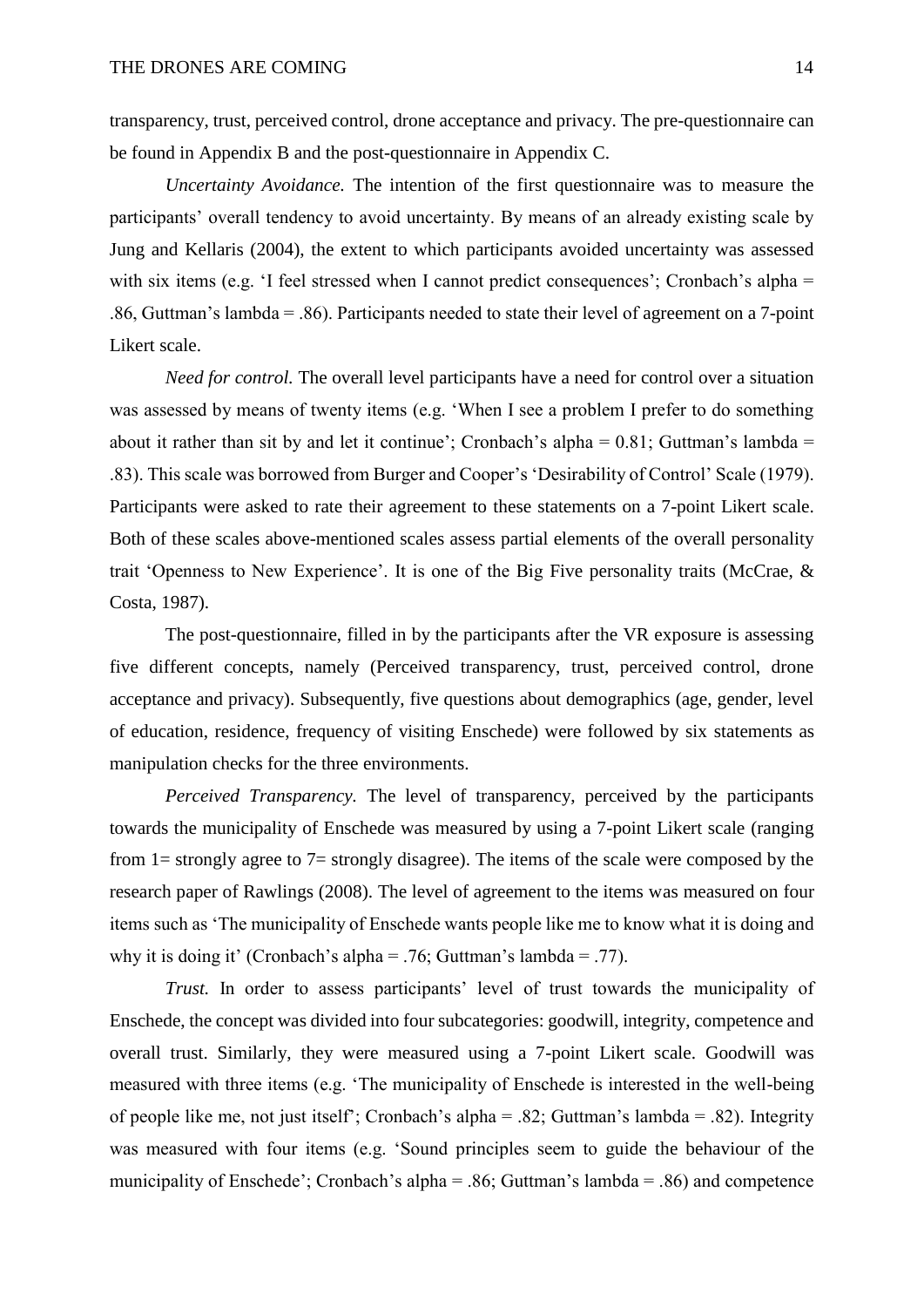with three items (e.g. 'I feel very confident about the skills of the municipality of Enschede'; Cronbach's alpha = .74; Guttman's lambda = .74). Lastly, the overall trust was assessed with three items as well (e.g. 'I trust the municipality of Enschede to take care of people like me'; Cronbach's alpha =.67, Guttman's lambda = .69). The overall Cronbach's alpha and Guttman's lambda for the whole scale assessing the trust towards the municipality of Enschede is respectively .92 and .92.

*Perceived control.* Based on the work by Ouwehand, De Ridder and Bensing (2006) the level of perceived control was measured. By using a 10-point Likert scale (ranging from 1= not at all to 10= a great deal) perceived control was assessed by means of agreement on five items (e.g. 'To what extent did you feel you could predict the situation?'; Cronbach's alpha = 0.60; Guttman's lambda =  $.65$ ).

*Drone acceptance*. In order to be able to measure the overall level of drone acceptance of the participants, the 'Acceptance Scale' of Van der Laan, Heino and De Waard (1997) was used but partially adjusted. It was intended to measure participants acceptance towards the use of drones by the municipality of Enschede by means of nine Likert scale items (e.g. 'My judgements of the drone of the municipality of Enschede are …: Pleasant - Unpleasant'; Cronbach's alpha = .84; Guttman's lambda = .87)

*Drone acceptance among environments.* To be able to measure drone acceptance among the three different environments, participants needed to answer two items per each environment (park, business area, festival event). All of the participants needed to rate their agreement on a 7-point Likert scale, independent from the environment they were placed in (e.g. "It is logic that the municipality of Enschede uses drones at parks." and "I understand why the Municipality of Enschede uses drones at parks.").

*Privacy.* Lastly, the level of perceived privacy was assessed as well. However, this variable and its outcomes are beyond the scope of this research paper.

## **Data-Analysis**

In order to find out whether drone acceptance can be affected by Transparency and Environment manipulations and to what extent the above-stated variables (trust, perceived control, need for control, uncertainty avoidance and perceived transparency) have an influence, various analyses were conducted. First of all, an overview of the descriptive statistics of the study is provided. Additionally, the correlations between the main variables are stated and depicted in table 1. Secondly, a Multivariate ANOVA with all main variables was conducted in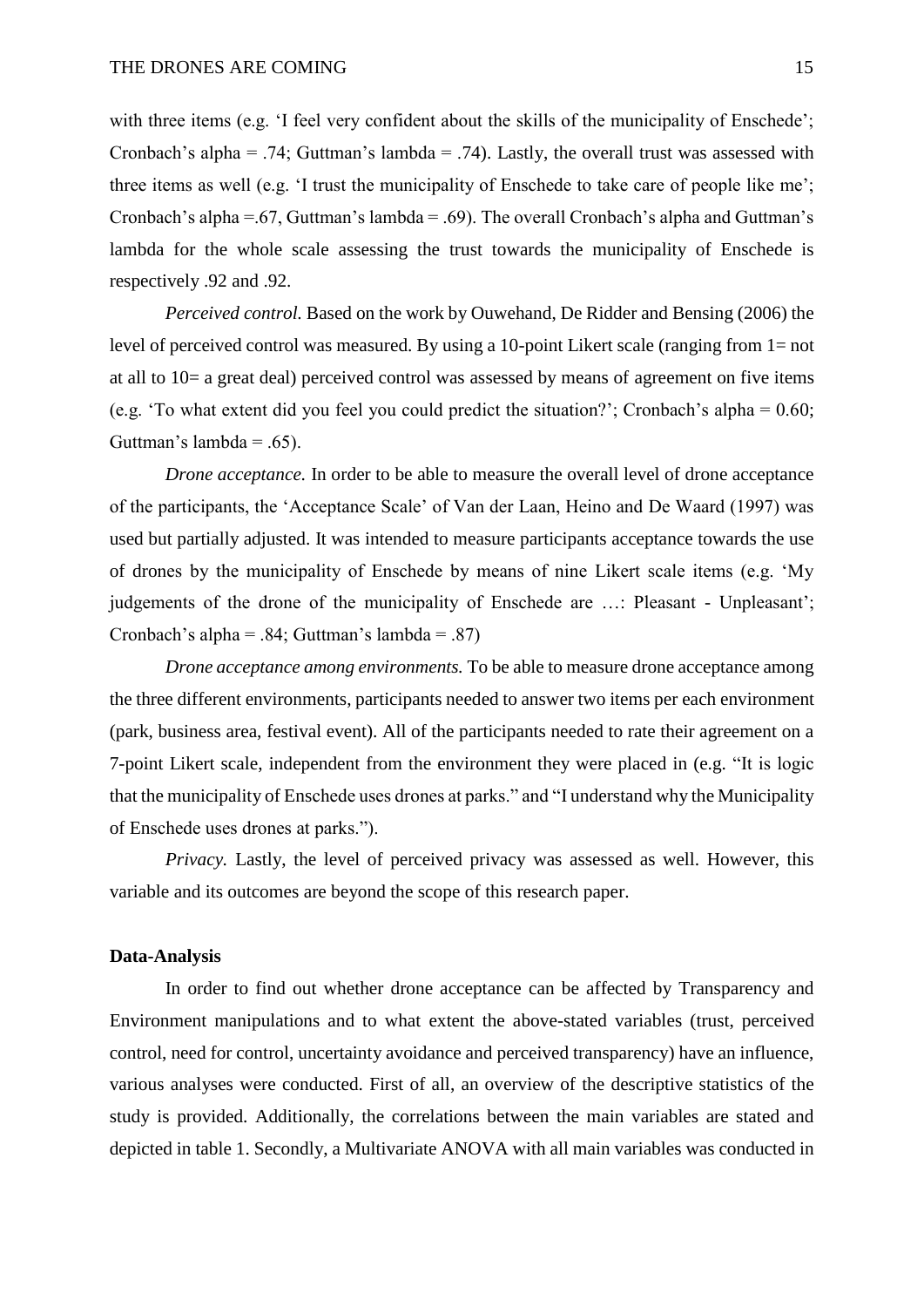order to investigate all main effects. Lastly, a repeated measures ANOVA was conducted to examine whether drone acceptance different among the different environments.

### **Results**

# **Preliminary Analysis**

Participants visited Enschede on average at least once a week or on a daily basis. All of the participants had at least a higher secondary education (e.g. HAVO; VWO; Abitur). Perceived transparency ( $M = 3.60$ ,  $SD = 1.13$ ), trust ( $M = 3.50$ ,  $SD = 0.91$ ), perceived control  $(M = 2.93, SD = 1.10)$ , need for control  $(M = 3.09, SD = 0.61)$  and uncertainty avoidance  $(M = 1.10)$ 3.41, *SD =* 1.09) had mean values approximately average or above average. The outcome variable drone acceptance ( $M = 3.92$ ,  $SD = 0.88$ ) ranged from values of 2.11 to 5.78.

The correlation analysis revealed four significant correlations between one of the main variables and trust. First of all, trust is significantly positively correlated with perceived transparency  $[r(44) = .34, p = .026]$  and drone acceptance  $[r(44) = .44, p = .003]$ . Additionally, perceived control is significantly negatively correlated with trust  $[r(44) = -.41, p = .005]$ . Furthermore, a significant correlation between uncertainty avoidance and perceived control is shown as well  $[r(44) = .32, p = .034]$ . The descriptive statistics and the correlations for all main variables (IV: Perceived transparency, DV: trust, perceived control, need for control, Covariates: uncertainty avoidance and acceptance) can be found in Table 2.

| http://www.com/communication/communication/communication/communication/ | N  | $\boldsymbol{M}$ | <b>SD</b> |        | 2.                       | 3.      | 4.      | 5.             | 6.                       |
|-------------------------------------------------------------------------|----|------------------|-----------|--------|--------------------------|---------|---------|----------------|--------------------------|
|                                                                         |    |                  |           |        |                          |         |         |                |                          |
| 1. Perceived                                                            | 44 | 3.60             | 1.13      |        | .23                      | $.34*$  | $-.27$  | $-16$          | .14                      |
| transparency                                                            |    |                  |           |        |                          |         |         |                |                          |
| 2. Drone acceptance                                                     | 44 | 3.92             | 0.88      | .23    | $\overline{\phantom{a}}$ | $.44**$ | $-.28$  | $-.11$         | .11                      |
|                                                                         |    |                  |           |        |                          |         |         |                |                          |
| Trust<br>3.                                                             | 44 | 3.50             | 0.91      | $.34*$ | $.44**$                  | $\sim$  | $-41**$ | .24            | .28                      |
| 4. Perceived control                                                    | 44 | 2.93             | 1.10      | $-.27$ | $-.28$                   | $-41**$ |         | $.32*$         | $-.13$                   |
|                                                                         |    |                  |           |        |                          |         |         |                |                          |
| 5. Uncertainty                                                          | 44 | 3.42             | 1.09      | $-16$  | $-.11$                   | .24     | $.32*$  | $\overline{a}$ | $-.21$                   |
| avoidance                                                               |    |                  |           |        |                          |         |         |                |                          |
| 6. Need for control                                                     | 44 | 3.09             | 0.61      | .14    | .11                      | .28     | $-.13$  | $-.21$         | $\overline{\phantom{a}}$ |
|                                                                         |    |                  |           |        |                          |         |         |                |                          |

Table 2.

*Means, Standard Deviations and correlations of the main variables.* 

Note. Pearson's *r* was calculated to examine the association between all other variables. \**p* < .05. \*\**p* < .001.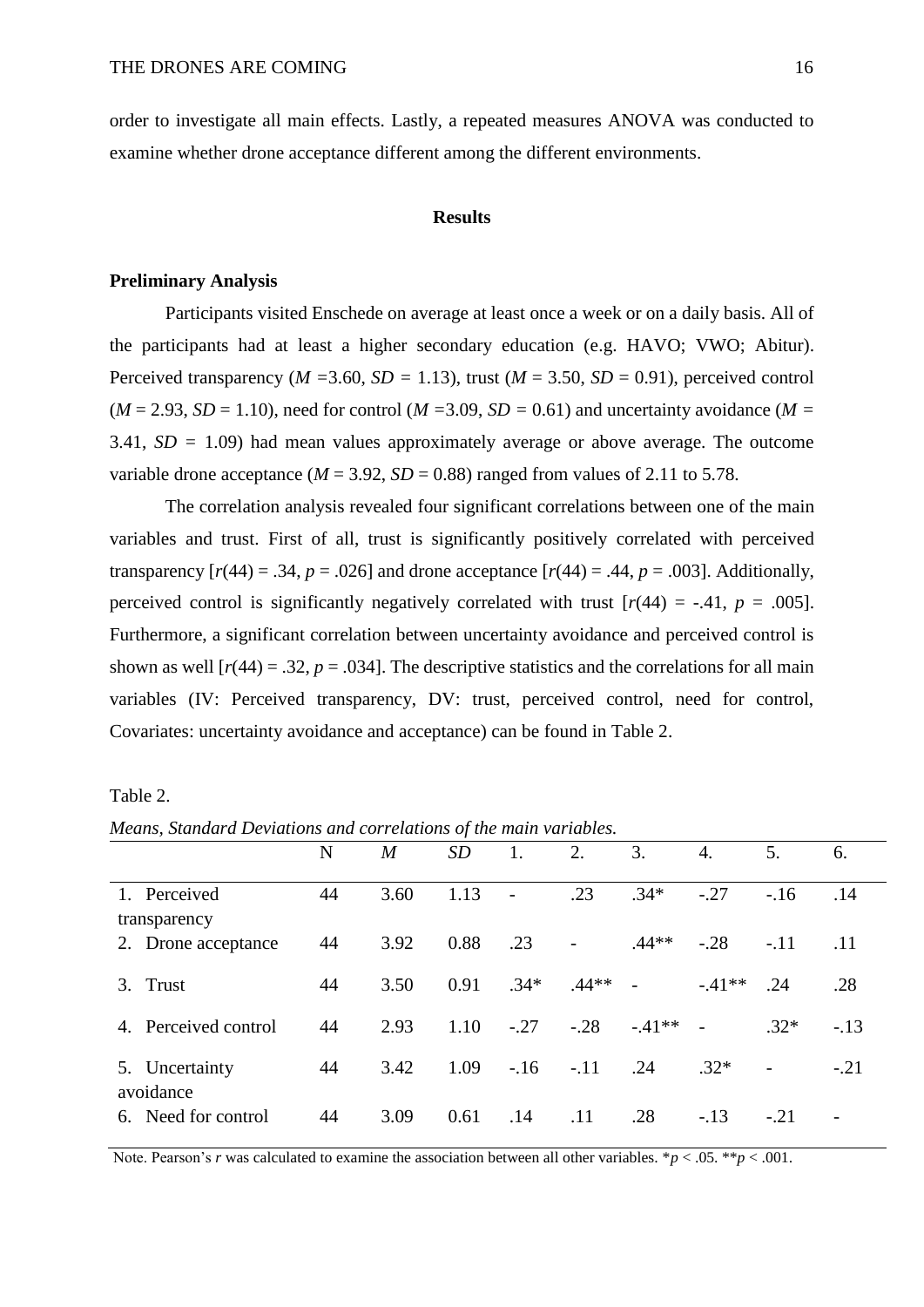#### **Effects of Environment and Transparency on Main Variables**

In order to examine whether the environment had a significant effect on participants' drone acceptance and whether transparent information disclosure strategies had a significant effect on the level of trust towards the Municipality of Enschede, the level of perceived control and the level of drone acceptance, a Multivariate ANOVA was conducted. Environment and Transparency were chosen as independent variables and perceived transparency, trust, perceived control and drone acceptance as dependent variables.

The results showed a non-significant main effect of Environment,  $F(8,52) = 1.025$ ,  $p =$ .430, Wilk's  $\lambda$  = .746. Furthermore, no significant main effect of Transparency was found as well,  $F(4, 26) = 1.904$ ,  $p = .140$ , Wilk's  $\lambda = .773$ . The lack of the effect of Transparency on perceived transparency clearly indicates that the manipulation did not produce the desired results,  $F(4,27) = 0.442$ ,  $p = .647$ . When using Perceived transparency as the independent variable instead of the condition variable Transparency, no significant main effects were found as well. Therefore, no mediation effect between Perceived transparency and drone acceptance by means of trust and perceived control could be stated. All main effects are displayed in Table 3. Due to these findings, the following analyses were conducted in a more exploratory manner, by taking into consideration for instance interaction effects.

#### Table 3.

| Multivariate Effects of Environment and Transparency |  |  |
|------------------------------------------------------|--|--|
|                                                      |  |  |

| Variables                     | Wilk's $\lambda$ |       |         | dt | $df$ error |
|-------------------------------|------------------|-------|---------|----|------------|
| Environment                   | .746             | 1.025 | .430    |    | 52         |
| Transparency                  | .773             | 1.904 | .140    |    | 26         |
| Transparency*Environment .562 |                  | 2.174 | $.045*$ |    | 52         |

Note. Pearson's *r* was calculated to examine the association between all other variables.  $* p < .05$ .

Taken into consideration the non-significant correlational findings, there was a need to conduct a power analysis, in order to be able to proceed with the analysis. To check whether the non-significant findings were due to a lack of statistical power, a post hoc analysis was conducted using the program G\*Power (Erdfelder, Faul & Buchner, 1996). Due to the modest sample size in this study  $(N = 44)$ , the significance of some of the statistical comparisons and analysis might be limited. With power (1-β) set at 0.80 and  $\alpha = 0.5$ , two-tailed, the analysis showed that the sample size is in need to be increased up to 68 participants, for effect differences to reach significance at the level of 0.5. Thus, it is likely that the negative findings can be attributed to a limited sample size.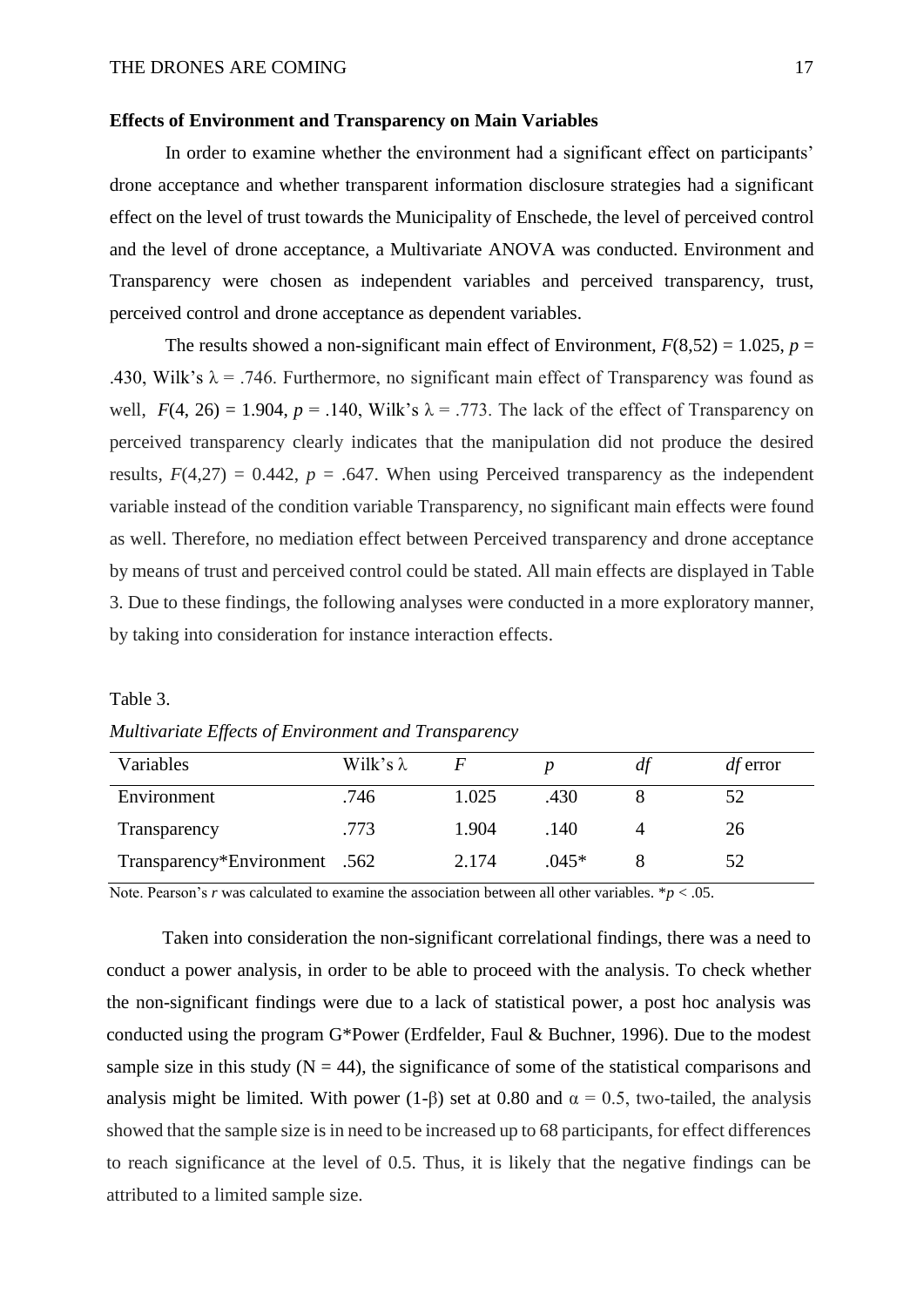Since Environment and Transparency did not have a direct effect on drone acceptance, the interaction between these two independent variables was investigated. The results showed a significant main effect of the interaction of Environment and Transparency,  $F(8,52) = 2.174$ ,  $p = 0.045$ , Wilk's  $\lambda = 0.562$ . Significant univariate effects were found on one dependent variable namely drone acceptance,  $F(8,52) = 6.210$ ,  $p = .006$ . Pairwise comparison revealed a marginally significant effect within the park condition  $(p = .079)$  and a significant effect within the festival condition ( $p = .012$ ). This finding is contradictory to the expected outcome of this study. This finding is depicted in Figure 4.



*Figure 4.* Effects of Transparency on drone acceptance among the three environments

# **Effects of Environment on Uncertainty Avoidance and Need for Control**

Since it was expected that uncertainty avoidance and need for control would have main effects a second Multivariate ANOVA was conducted with Environment and Transparency as IV and trust, perceived control and drone acceptance as DV and uncertainty avoidance and need for control as covariates. Due to the fact that no main effects could be found, more explorative analyses including interaction effects were conducted. Thereby, an interaction effect of Environment and uncertainty avoidance could be found  $F(8,52) = 2.798$ ,  $p = .012$ , Wilk's  $\lambda =$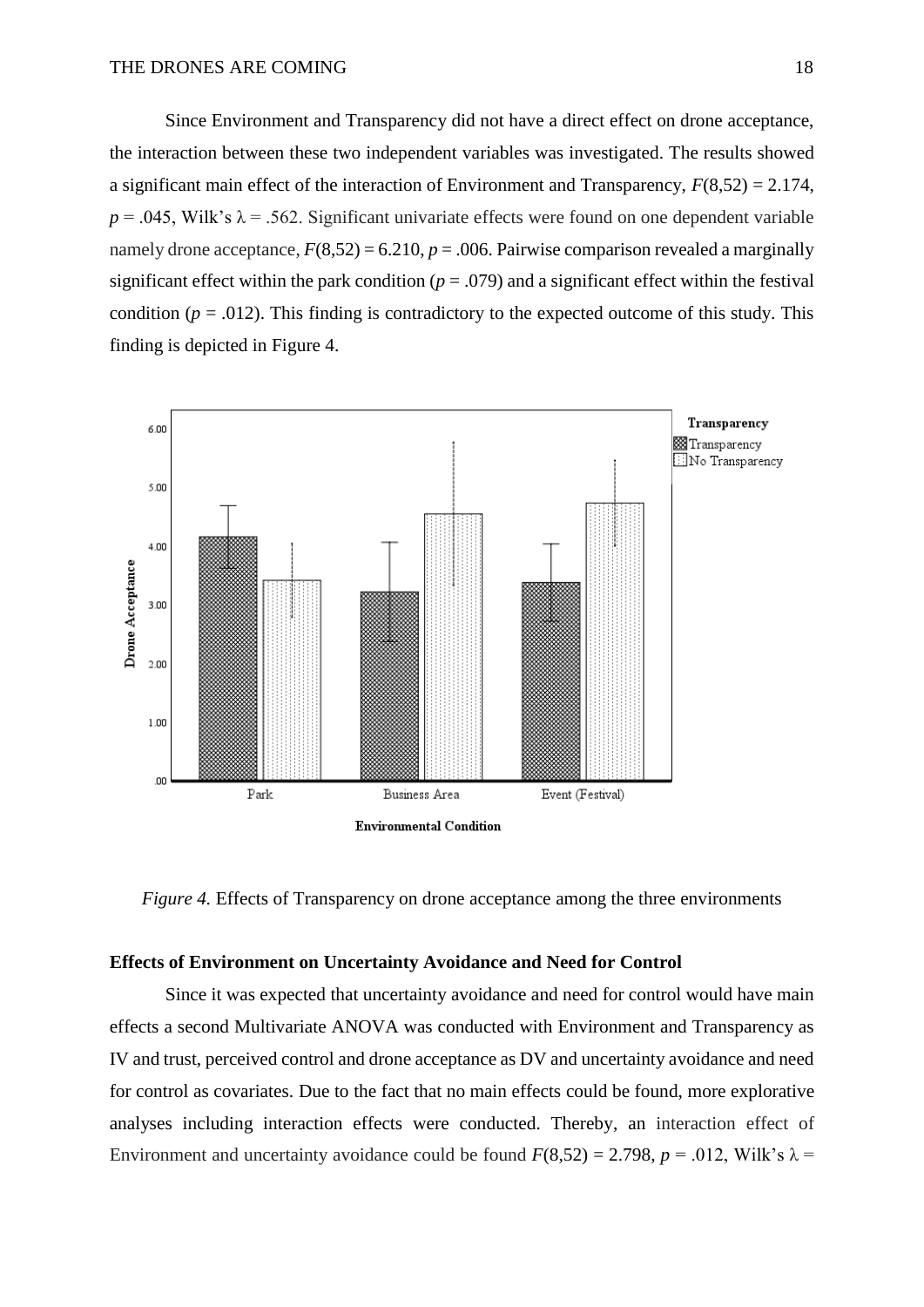.489. Significant univariate effects were determined on two dependent variables namely, on trust  $F(8,52) = 6.366$ ,  $p = .005$  and on drone acceptance  $F(8,52) = 6.910$ ,  $p = .004$ . All main effects are displayed in Table 4.

### Table 4.

*Multivariate Effects of Need for Control and Uncertainty Avoidance*

| Variables                    | Wilk's $\lambda$ | F     |         | df | $df$ error |
|------------------------------|------------------|-------|---------|----|------------|
| Need for Control             | .809             | 1.538 | .220    |    | 26         |
| <b>Uncertainty Avoidance</b> | .872             | 0.950 | .451    |    | 26         |
| Environment*Uncertainty      | .489             | 2.798 | $.012*$ |    | 52         |
| Avoidance                    |                  |       |         |    |            |

Note. Pearson's *r* was calculated to examine the association between all other variables. \**p* < .05.

Therefore, a correlation analysis was conducted in order to investigate the relationship between uncertainty avoidance and trust among the three different environments. However, no significant correlations were found. Nevertheless, while investigating the second significant univariate effect, the interaction of Environment and uncertainty avoidance on drone acceptance, significant correlations can be stated. Uncertainty avoidance and drone acceptance were significantly negatively correlated within the park condition  $[r(14) = -.517, p = .04]$ , positively correlated within the business condition  $[r(14) = .154, p = .615]$  and negatively correlated within the festival condition  $[r(14) = -.006, p = .984]$ .

### **Effects of Drone Acceptance among Environments**

While filling out the questionnaire participants were asked to indicate for each environment (park, business or festival) whether they considered drones acceptable in these environments. A repeated measures ANOVA was conducted in order to be able to compare different acceptance scores among the three environments. The acceptance score within festival environment was the highest ( $M = 4.87$ ,  $SD = 1.42$ ), followed by business areas ( $M = 3.80$ ,  $SD$ )  $= 1.55$ ). The lowest acceptance score among environments was within the park condition ( $M =$ 3.13,  $SD = 1.37$ ). Moreover, the analysis indicated a significant effect on the three different environments.  $[F(2,42) = 35.99, p < .01,$  Wilk's  $\lambda = .37$ ].

In order to further examine this result, a follow-up pairwise comparison analysis was conducted. The results showed that drones were significantly more accepted during festivals compared to business areas (M<sub>difference</sub> =1.08,  $SE = 0.22$ ,  $p < .001$ ). Additionally, the level of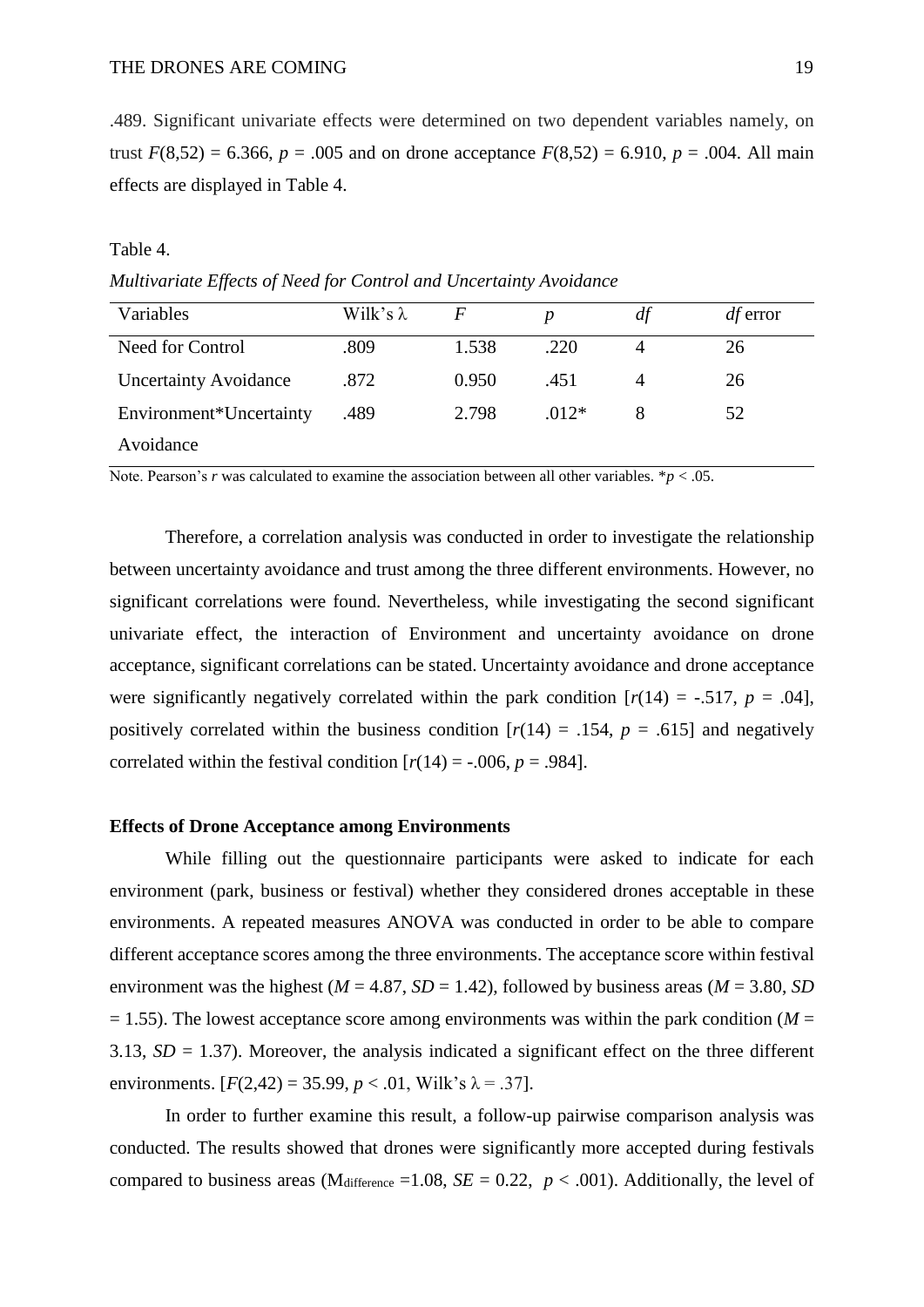drone acceptance was also higher within festivals compared to parks ( $M<sub>difference</sub> = 1.75$ , *SE* = 0.20,  $p < .001$ ). Lastly, the outcomes showed that drones were also significantly more accepted at business areas compared to parks (M<sub>difference</sub> =  $0.67$  *SE* =  $0.20$ , *p* =  $.005$ ).

# **Discussion**

The present study examined whether people's degree of drone acceptance varies in different environments and whether it is affected by the transparency of the respective information they receive. This study was a replication of the research conducted by Oltvoort et. al (2019). The aim was to support their findings and extend them by incorporating the influence of both uncertainty avoidance and need for control. As with the original study, direct manipulation of the environment and transparency conditions did not succeed. Therefore, no straightforward answer to the first and second research questions can be given. However, it was found that the environment and transparency together influenced drone acceptance.

Neither the environment and nor the information-disclosure strategies influenced drone acceptance on their own. However, their joint effect had a significant influence on the participants' level of drone acceptance. Furthermore, the analysis revealed an unexpected result within the festival condition. When transparent information was provided, people's drone acceptance decreased. This finding contradicts the initial expectation of this study, being that provision of transparent information in general increases drone acceptance.

This outcome might be explained by people's privacy concerns mentioned in the very beginning. Custers (2016) already listed some privacy concerns and some related aversions toward surveillance technology. Here, the three effects named by Custers (2016), namely being self-conscious, people's fear of abuse of technology by the government, and the right to not be identified when moving in public, might interact with each other and have an effect on the overall finding. It could be that, normally people do not notice drones at festivals due to circumstantial factors as music and the interaction with other people. The provision of information might result in unintentionally shifting the focus of attention exclusively on the drone. As Van Rompay, De Vries and Damink (2015) already established, whether a surveillance device seems as appropriate is strongly environment dependent. Since the notification mentions that the drone is sent by the Municipality of Enschede, people might feel monitored by the government in their free-time without having given their permission.

On a societal level, this finding has a special implication. The incorporation of drones into surveillance, adds a new dimension of promises and threats, both figuratively and literally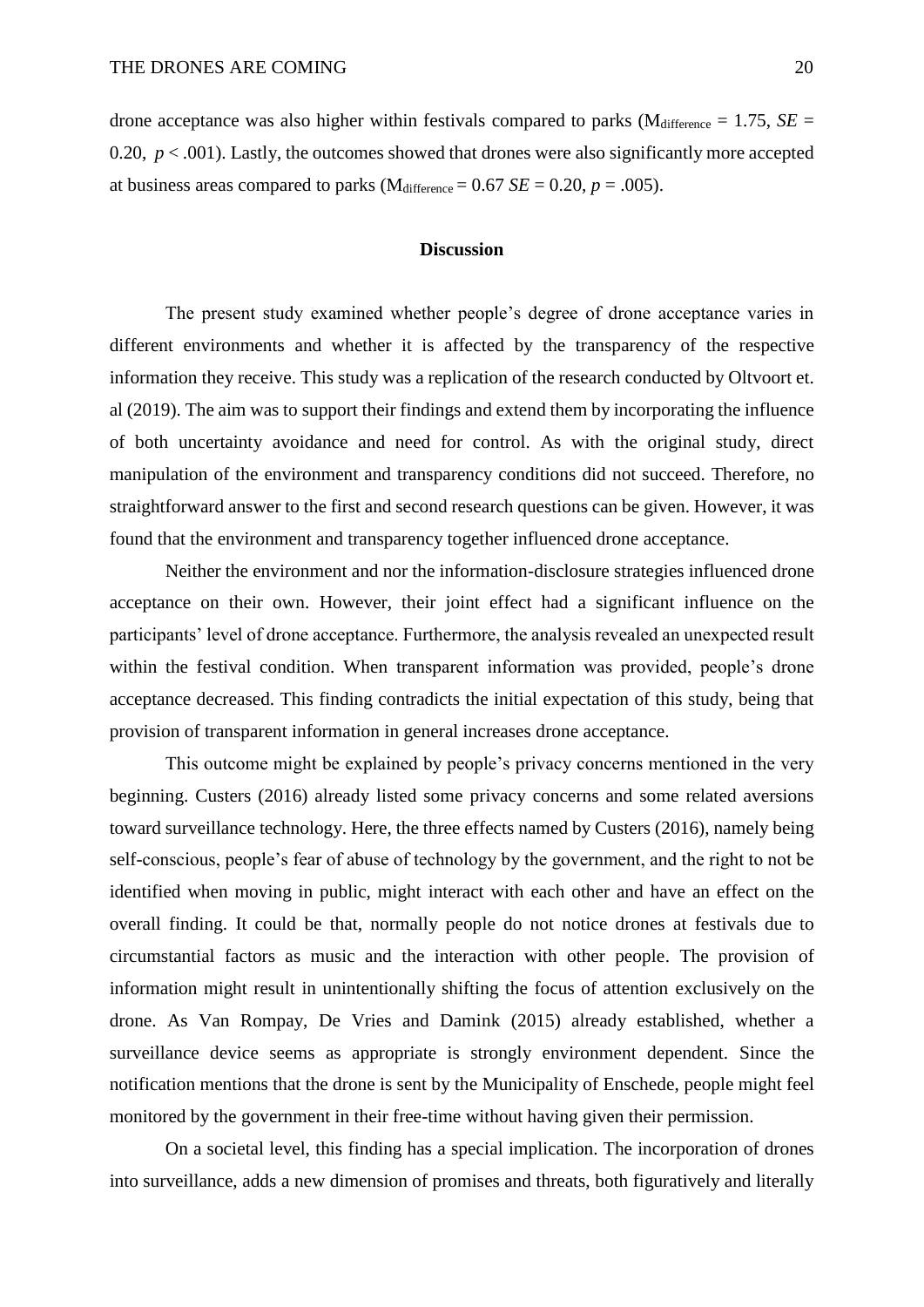(Clarke, 2014). Feeling highly uncomfortable about the government's use of technology as outlined by Custers (2016), especially fear of governmental abuse of such technology might ultimately result in losing trust in the government. This becomes especially relevant considering the major role that drones play in plans about future connected smart cities (Vattapparamban, Guvenc, Yurekli, Akkaya & Uluagac, 2016). High degrees of distrust toward governmental use of technology paired with increasing incorporation of governmental use of technology in everyday life could create an ever-increasing gap between the populace and their government (Margalit, 2019). This may ultimately climax to a point of radicalisation. Thus, it seems of paramount importance to ensure the populace's acceptance of governmental drone use and weigh the advantages and disadvantages of it against each other, The consequences of implementing it against the will of the people could bear dire consequences.

In line with the level of drone acceptance and different setting can also the following finding be discussed. The extent to which people regarded the presence of drones as more appropriate and acceptable varied depending on the setting they were placed in. The presence of drones was more acceptable during festivals as compared to both business parks and neighbourhood parks. Equally, drones were more accepted within business parks than neighbourhood parks. Firstly, these results confirm the findings of Oltvoort et. al (2019). Secondly, it could be interpreted that the less private participants perceived their environment to be, the less they were bothered by the presence of a drone. However, additional measures about how private they actually perceived these different environments are needed, in order to be able to rightfully draw this conclusion. All in all, it seems that the degree to which people experience drone usage as appropriate is dependent on the environment they are situated in.

Moreover, as expected, drone acceptance was found to be associated with trust. Thus, an assumption could be made that if public safety services were able to increase people's trust in the organization, it could foster people's drone acceptance more readily. It should be noted, however, that this relationship between trust and drone acceptance is of purely correlational nature and no causation can be implied from the present finding. The reverse effect, that drone acceptance in the first place leads to an increased level of trust in the organization could also be the case. Nevertheless, according to Li, Hess, and Valacich (2008) trust precedes the acceptance and usage of new technological devices. It, therefore, stands to reason that trust towards the organization might indeed be a factor that highly influences drone acceptance.

Furthermore, the results showed an unexpected association between perceived control and people's trust in the organisation that employs the drone. This finding is surprising due to the fact that both variables were expected to serve as mediators. Moreover, this correlational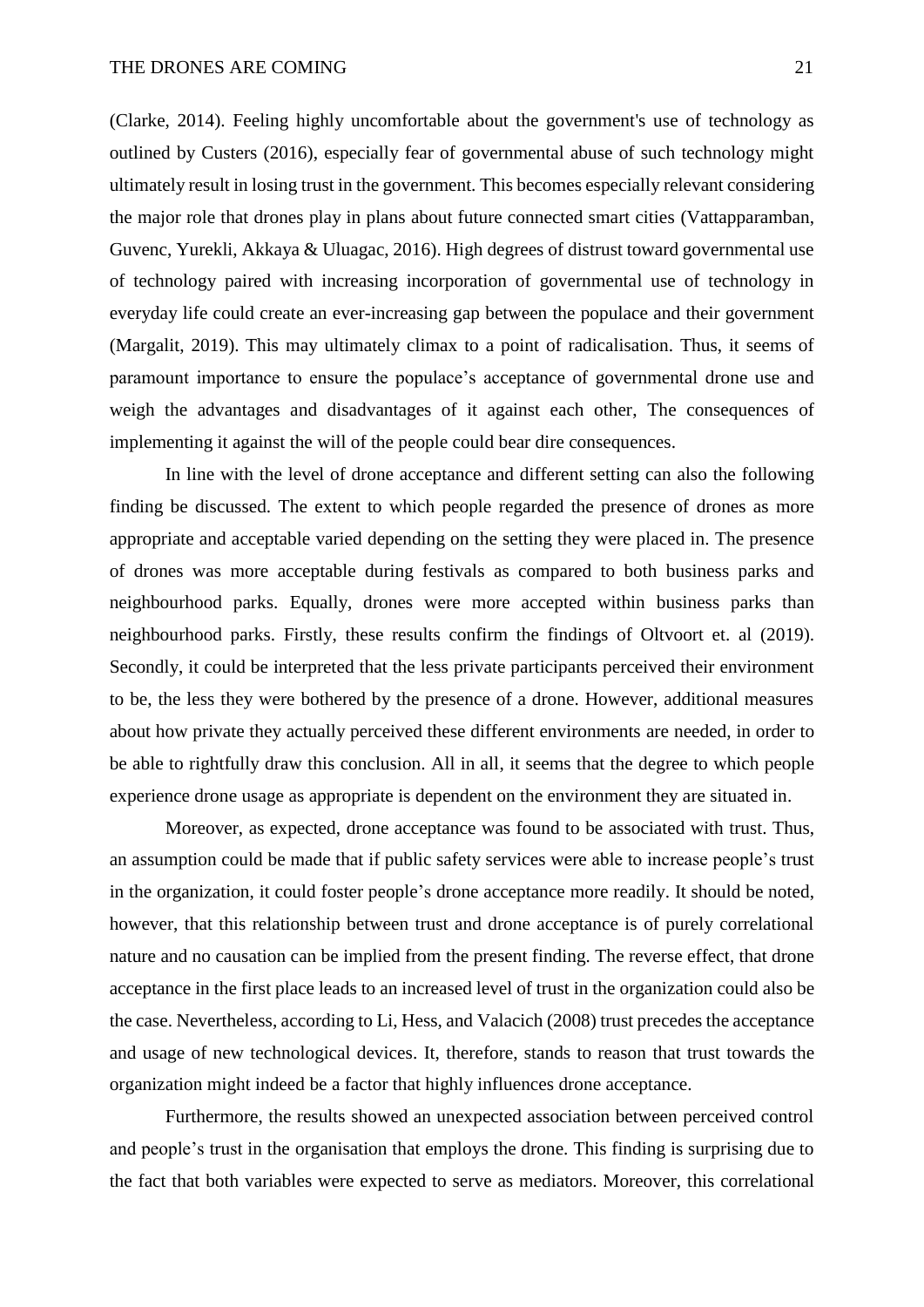relation was negative. Accordingly, the more a person feels capable of influencing possible outcomes within a situation, the lower his or her level of trust towards the organization will be. Various researchers have established that perceived control and trust jointly affect different factors like perceived risk, perceived usefulness or perceived loyalty towards an organization (Chang, & Hsu, 2019; van Dongen, Claassen, Smid, & Timmermans, 2013). Additionally, recent research by Garcia-Madariaga, Recuero Virto, Blasco López and Aldas Manzano (2019) confirmed the assumption that perceived control has a positive influence on trust. Contrary to scientific literature, the results of this study show a negative relationship between perceived control and trust. This calls for further investigation into this relationship. Future research should clarify how these factors interact. Considering that drone acceptance might be positively influenced by trust, as mentioned above, it should be examined whether perceived control functions as an independent variable which influences drone acceptance mediated by trust.

Additionally, trust was positively associated with perceived transparency. This finding confirms the relationship expected by the literature (Apvrille, Roudier, & Tanzi, 2015; Mayer, Davis, & Schoorman, 1995). It is a very important finding, on which future research can base its examination of the causational relationship of it. If the provision of information would indeed lead to a higher level of trust towards the organization, the safety sector implementing the drones could already make use of that insight, in order to create a greater drone acceptance among the people concerned.

One finding of the present study was the overall relevance of uncertainty avoidance. A positive relationship was found between this character trait and perceived control. This seems like a contradicting finding, mostly uncertainty would be negatively associated with perceived control. However, this finding can be open to speculation. It might be the case that one could imply that if a person has an internal need for clarity and structure, he or she is more prone to attempt to take control over their current situation in order to feel a sense of clarity. As research by Wang, Xia, Yao, and Huang (2016) emphasizes, not only character traits might play a role in the perception of control but also cultural factors. They found out that cultural background can determine to what extent people are sceptical about surveillance. As Hofstede (1980) already implied, different cultures also vary in their score on the Uncertainty Avoidance Index. Hence, one could speculate that Asian people might feel more uncomfortable by the presence of a drone than European. Moreover, it would be interesting to investigate whether there exists a relationship between perceived control, uncertainty avoidance and cultural elements.

As already mentioned at the beginning of the discussion, participants were less likely to accept drones in the park condition as compared to the other two conditions. A possible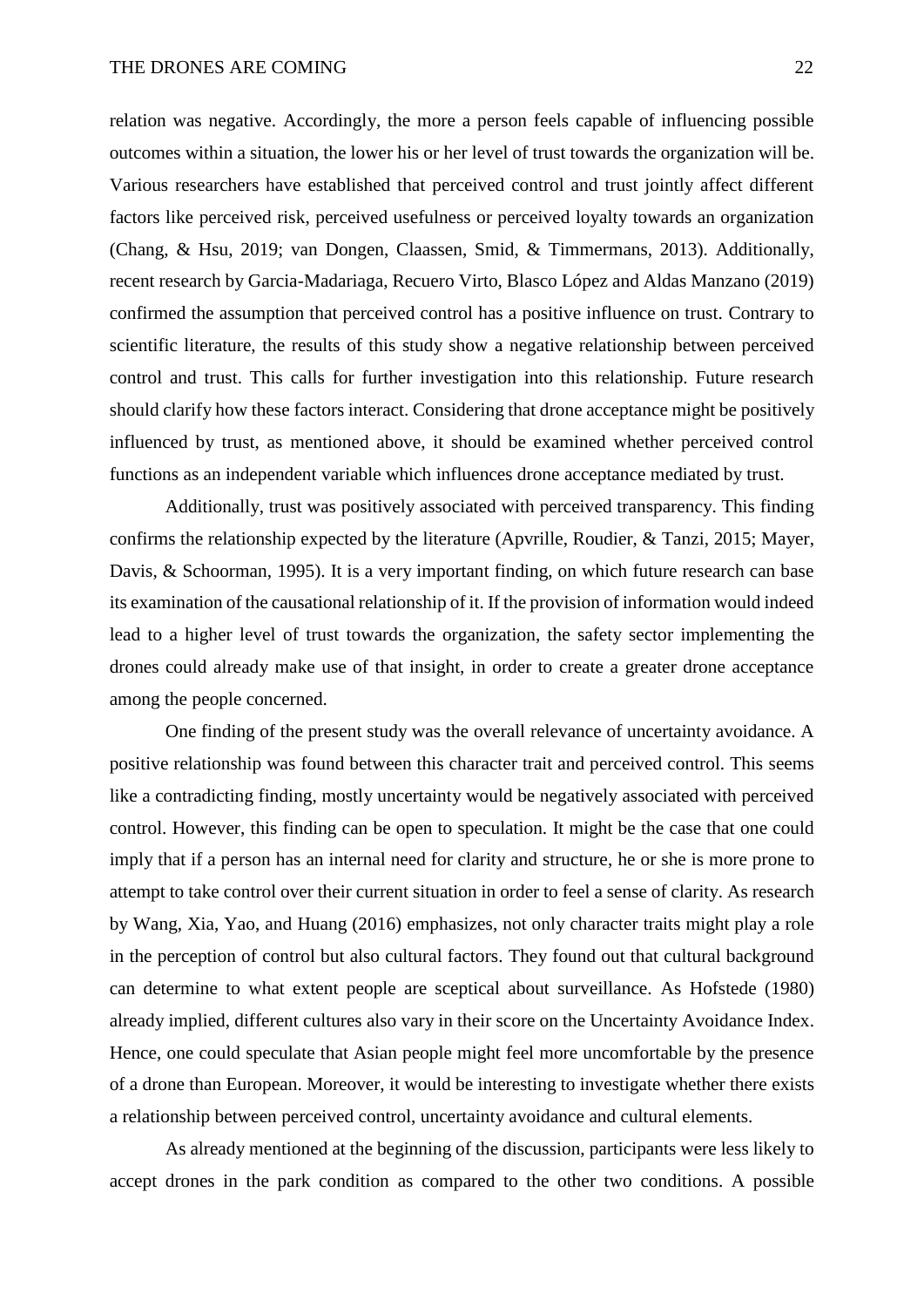#### THE DRONES ARE COMING 23

explanation might be that people feel more private in a neighbourhood park than in crowded places. This assumption is supported by the negative relationship between drone acceptance and uncertainty avoidance found in the park condition. People who are uncertainty avoidant would, thus, be less likely to accept a drone flying overhead in a private setting such as a park. Suddenly spotting a drone, especially in a calm and relaxing environment such as a park, might be a highly stressful experience for people. This would be particularly the case for highly uncertainty avoidant individuals.

Looking at the findings of the present study, people's character traits combined with the environment a drone appears, seem to be more relevant when examining the degree to which people accept the drone than the environment alone. Consequently, research should focus on, for instance, how different levels of uncertainty avoidance affect people's drone acceptance in different settings. Does it make more of a difference whether a person with a high or low level of uncertainty avoidance scores high or low on drone acceptance across different environments? The focus on the interaction between dispositional and environmental factors is a common and important approach in empirical research. The outcomes of this study showed once more that investigating dispositional and environmental factors separately does not produce the desired results because of their inevitable and essential impact on each other.

**Implications.** These research findings show the overall important roles perceived control, trust, uncertainty avoidance and environmental conditions play in drone acceptance, by being partially intertwined with each other. Since investigating individual characteristics paired with situational factors provides us with new insights, a completely new component, namely the emotional could be taken into consideration in the future. For instance, the assessment of fear regarding new technology and different fear reducing strategies as exposure could be incorporated. Consequently, seeing how fear is affecting the different relationships between the variables assessed in this study might be of interest for future researchers.

In addition to that, even though the provision of information did not have a direct effect, it should, however, be further investigated in future research, partially due to its significant relationship with trust. When individuals are provided with information, trust, perceived control, as well as uncertainty avoidance and possibly fear, might be affected.

**Limitations.** Minor problems regarding the implementation of the current study resulted in some limitations. In terms of VR experience, technical improvement of the scenarios might contribute to more accurate outcomes in future research. Especially the festival condition lacked real-life atmosphere and social dynamics. As a suggestion for improvement music and interaction with others should be included in that condition. It is assumed that the negative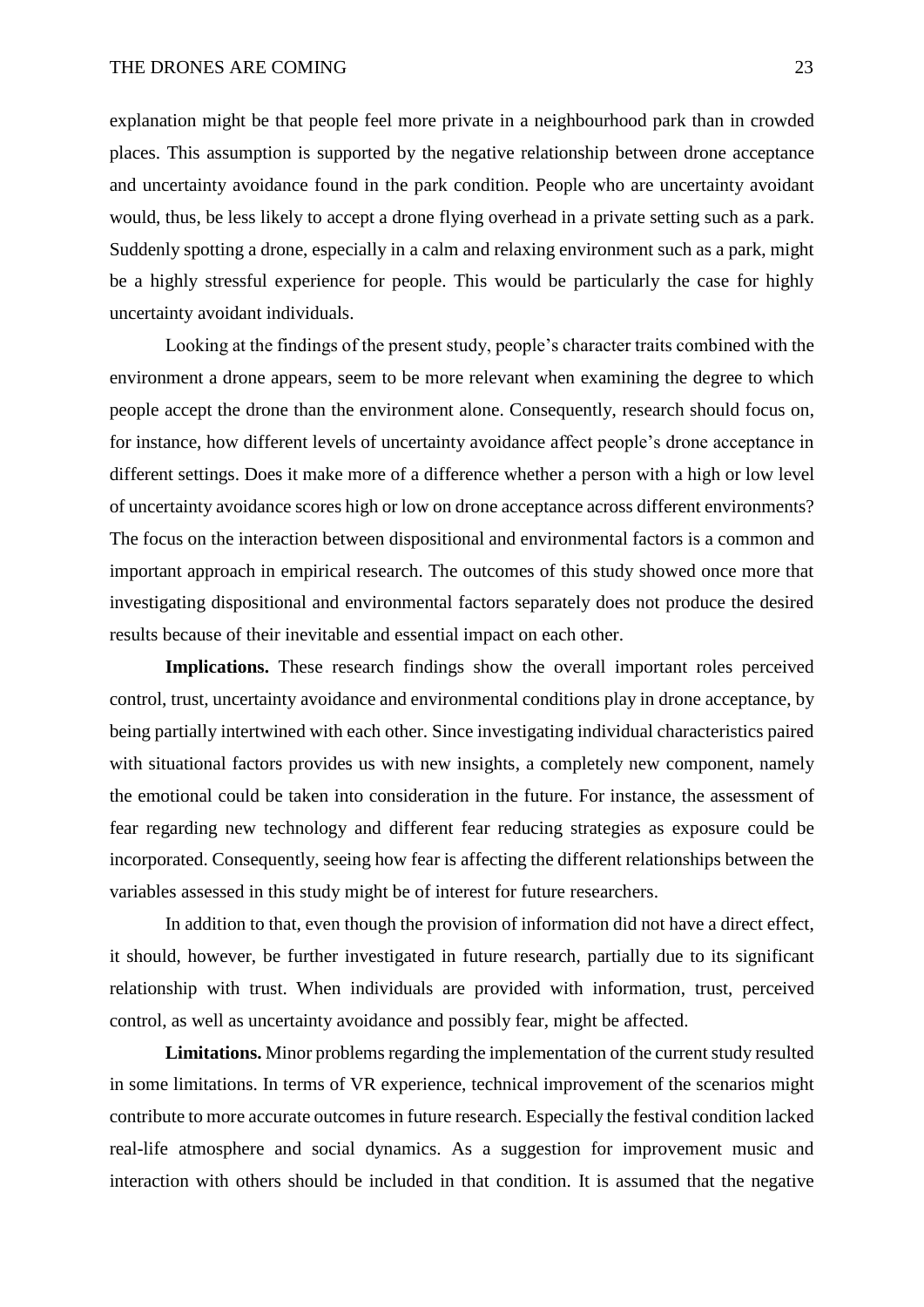perception of a drone on a 'real-life' festival would be downsized, for reasons of distraction due to enjoyment. Moreover, the sample size of this study was very modest for reasons of time limitations. The power analysis revealed that in order to be absolutely sure inferring significant findings within this study a sample size of at least 65 participants is needed. Nevertheless, by working on these shortcomings, future VR studies with a greater pool of participants should be able to achieve stronger effects and therefore even more valuable findings.

#### **Conclusion**

The first aim of the present study was to examine how drone acceptance is affected by environments and information transparency. Based on the quantitative analysis of the influence of trust and perceived control on drone acceptance, manipulated by environmental and transparency conditions, several conclusions can be drawn.

Even though the environmental and transparency manipulation did not affect drone acceptance separately, their interaction did, providing valuable insights. First of all, it underscores the importance of the interactive component between the environment and transparency. Due to the limited sample size, this study asks for replication in order to confirm the assumption that drone acceptance varies dependent on situational factors and the transparency of provided information. Especially interesting was the finding that even though participants are prone to accept drones in more public places, in this study drone acceptance decreased within the festival condition when provided with transparent information. This finding contradicted the intentions and expectation of this study.

Secondly, the research aimed to investigate the effect of dispositional traits, such as uncertainty avoidance and need for control on the relationship between trust, perceived control and drone acceptance. Unfortunately, the study was not able to find any valid indications that an individual's level of need for control influences drone acceptance. However, several analyses supported the assumption that uncertainty avoidance does play a role. It indeed is associated with a person's level of perceived control. Additionally, depending on the environment, the level of uncertainty avoidance of a person does affect drone acceptance. The findings provide a first step towards the investigation of dispositional factors influencing drone acceptance.

Thirdly, trust in the organization seems to play an important role in drone acceptance. The causational nature of this significant finding should be investigated in order to adjust the conceptual model in a way that perceived control could serve as an independent variable itself, while trust can be used as a mediator variable and drone acceptance as a dependent one.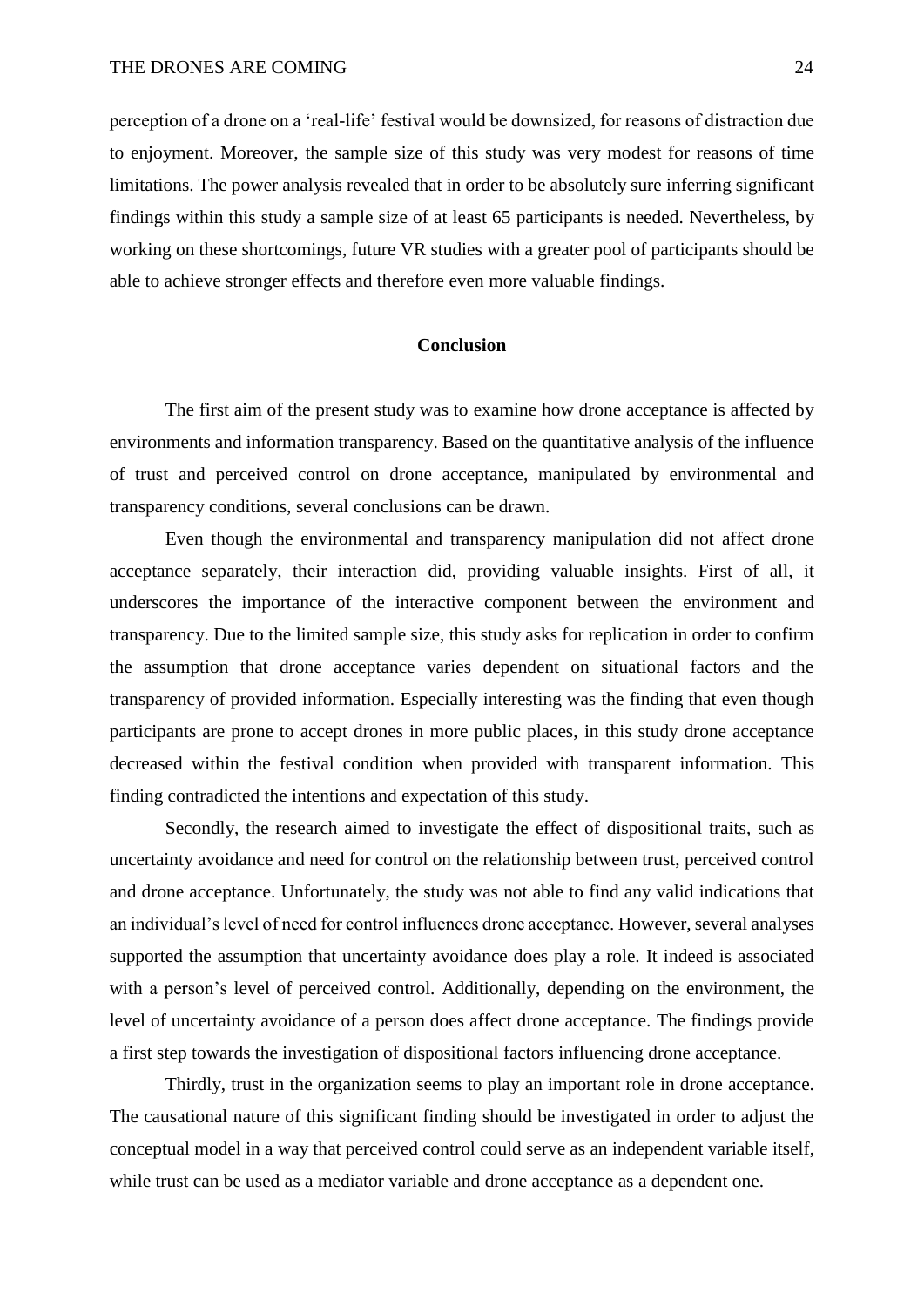All in all, the focus should lie on the societal implications that might arise through drones serving as surveillance devices. Since the advantages of incorporating drones in various domains are perceived as being immense, the process is in motion and most likely past the point of return. However, the gap between proponents and opponents of governmental drone usage still exist. By conducting this research, organizations might be enabled to incorporate drones in a way most comfortable for every party involved. 'The drones are coming', therefore, further investigation of whether fostering trust towards the governmental organizations, perceived control, as well as the impact of cultural and dispositional elements, might influence drone acceptance in the long run. It might result in overall public drone acceptance, being beneficial for all parties involved.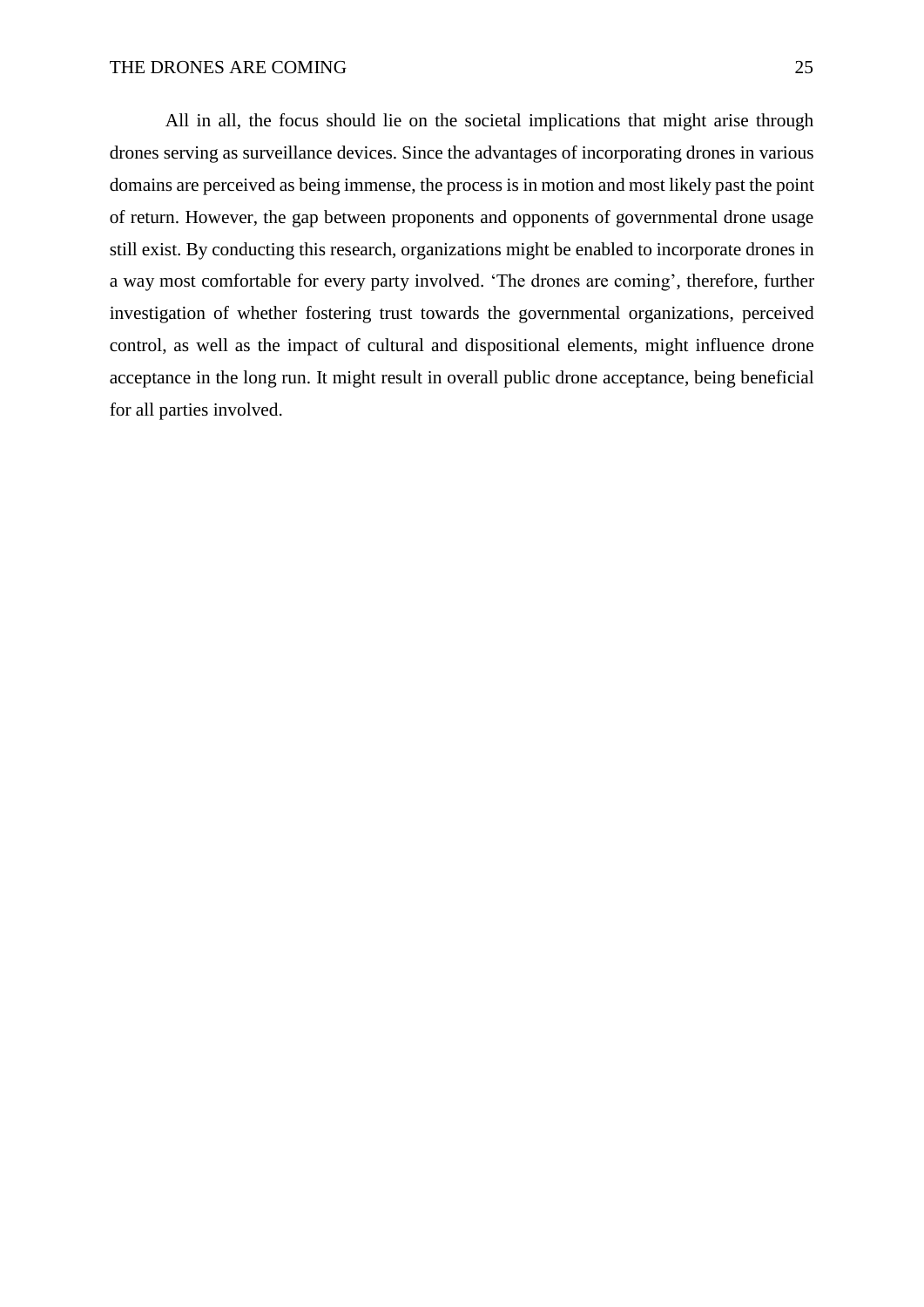#### References

Apvrille, L., Roudier, Y., & Tanzi, T. (2015). Autonomous drones for disasters management: Safety and security verifications. *2015 1St URSI Atlantic Radio Science Conference (URSI AT-RASC)*. doi:10.1109/ursi-at-rasc.2015.7303086

Bennis, W., Goleman, D., & O'Toole, J. (2008). *Transparency*. Hoboken: John Wiley & Sons.

- Cauchard, J. R., Zhai, K. Y., Spadafora, M., & Landay, J. A. (2016). Emotion encoding in Human-Drone Interaction. *2016 11th ACM/IEEE International Conference on Human-Robot Interaction (HRI)*. doi:10.1109/hri.2016.7451761
- Chamata, J., & Winterton, J. (2018). A Conceptual Framework for the Acceptance of Drones. *The International Technology Management Review*, *7*(1), 34-46. doi:10.2991/itmr.7.1.4
- Chang, Y., & Hsu, P. (2017). An empirical investigation of organizations' switching intention to cloud enterprise resource planning: a cost-benefit perspective. *Information Development*, *35*(2), 290-302. doi:10.1177/0266666917743287
- Clarke, R. (2014). The regulation of civilian drones' impacts on behavioural privacy. *Computer Law & Security Review*, *30*(3), 286-305. doi:10.1016/j.clsr.2014.03.005
- Clothier, R. A., Greer, D. A., Greer, D. G., & Mehta, A. M. (2015). Risk Perception and the Public Acceptance of Drones. *Risk Analysis, 35*(6), 1167-1183. doi:10.1111/risa.12330
- Custers, B. (2016). *Future of Drone Use.* The Hague: TMC Asser Press
- Ellsberg, Daniel (1961) Risk, Ambiguity, and the Savage Axioms. *Quarterly Journal of Economics*, *75*(4), 643-669. doi:10.2307/1884324
- Engle-Warnick, J., Escobal, J., & Laszlo, S. (2007). Ambiguity Aversion as a Predictor of Technology Choice: Experimental Evidence from Peru. *SSRN Electronic Journal,* doi:10.2139/ssrn.1077656
- Foina, A. G., Sengupta, R., Lerchi, P., Liu, Z., & Krainer, C. (2015). Drones in smart cities: Overcoming barriers through air traffic control research. *2015 Workshop on Research, Education and Development of Unmanned Aerial Systems (RED-UAS)*. doi:10.1109/red-uas.2015.7441027
- Garcia-Madariaga, J., Recuero Virto, N., Blasco López, M., & Aldas Manzano, J. (2019). Optimizing website quality: the case of two superstar museum websites. *International Journal Of Culture, Tourism And Hospitality Research*, *13*(1), 16-36. doi:10.1108/ijcthr-06-2018-0074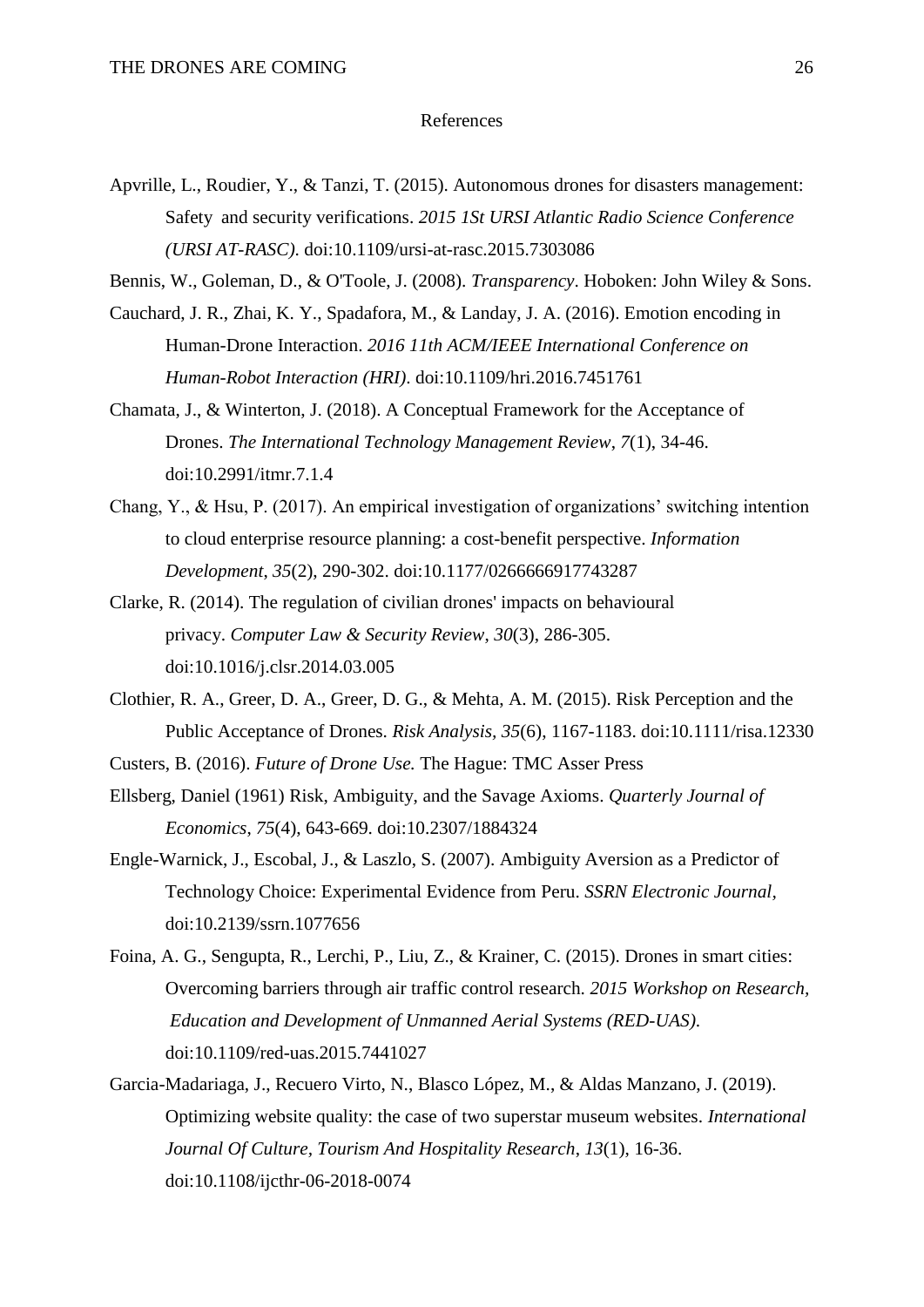- Giones, F., & Brem, A. (2017). From toys to tools: The co-evolution of technological and entrepreneurial developments in the drone industry. *Business Horizons, 60*(6), 875-884. doi:10.1016/j.bushor.2017.08.001
- Hofstede, G., & Pugh, D. S. (1980). Motivation, leadership and organization: Do American theories apply abroad? *Organizational Dynamics, 9*(1), 42-63. doi[:10.1016/0090-2616\(80\)90013-3](https://doi.org/10.1016/0090-2616(80)90013-3)
- Hofstede, G. (2011). Dimensionalizing Cultures: The Hofstede Model in Context. *Online Readings in Psychology and Culture, 2*(1). doi:10.9707/2307-0919.1014
- Khan, R., Tausif, S., & Malik, A. J. (2018). Consumer acceptance of delivery drones in urban areas. *International Journal of Consumer Studies, 43*(1), 87-101. doi:10.1111/ijcs.12487
- Margalit, Y. (2019). Political Responses to Economic Shocks. *Annual Review Of Political Science*, *22*(1), 277-295. doi:10.1146/annurev-polisci-050517-110713
- McCrae, R. R., & Costa, P. T. (1987). Validation of the five-factor model of personality across instruments and observers*. Journal of Personality and Social Psychology*, *52*(1), 81–90. doi: 10.1037/0022-3514.52.1.81
- McNabb, M. (2019). DJI and LAFD Collaborate to Bring Drones in Firefighting Mainstream – It's Time. Retrieved on 15th of May, from https://dronelife.com/2019/04/08/dji-andlafd-collaborate-to-bring-drones-to-firefighting-mainstream-its-time/
- Murison, M. (2019). Impossible Aerospace US-1 Makes Public Safety Debut in California. Retrieved on 15th of May, from https://dronelife.com/2019/02/26/impossibleaerospace-us-1-public-safety-california/
- Leotti, L., Iyengar, S., & Ochsner, K. (2010). Born to choose: the origins and value of the need for control. *Trends In Cognitive Sciences*, *14*(10), 457-463. doi:10.1016/j.tics.2010.08.001
- Li, X., Hess, T., & Valacich, J. (2008). Why do we trust new technology? A study of initial trust formation with organizational information systems. *The Journal Of Strategic Information Systems*, *17*(1), 39-71. doi:10.1016/j.jsis.2008.01.001
- Lidynia, C., Philipsen, R., & Ziefle, M. (2016). Droning on About Drones—Acceptance of and Perceived Barriers to Drones in Civil Usage Contexts. *Advances In Intelligent Systems And Computing*, *499*, 317-329. doi:10.1007/978-3-319-41959-6\_26
- Oltvoort, A., de Vries, P., van Rompay, T., & Rosen, D. (2019). "I Am the Eye in the Sky Can You Read My Mind?" How to Address Public Concerns Towards Drone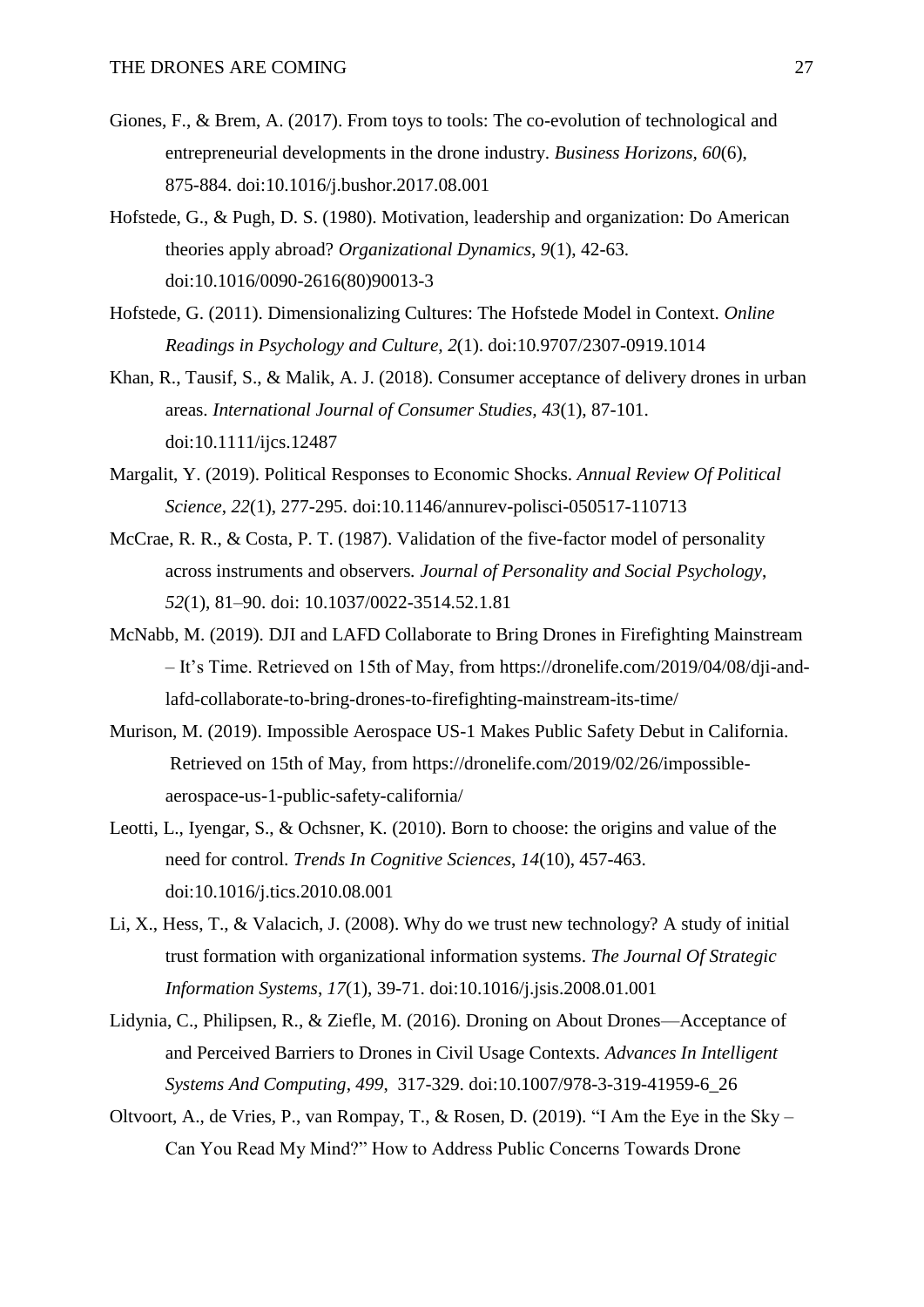Use. *Persuasive Technology: Development Of Persuasive And Behavior Change Support Systems, 11433*, 103-114. doi:10.1007/978-3-030-17287-9\_9

- Reagan, J. (2019). California: Drones Stitch Helpful Aerial Maps in Wake of Deadly Camp Fire. Retrieved on 12th of June from https://dronelife.com/2019/01/08/californiadrones-stitch-helpful-aerial-maps-in-wake-of-deadly-camp-fire/
- Rosenfeld, A. (2019). Are drivers ready for traffic enforcement drones? *Accident Analysis & Prevention, 122,* 199-206. doi:10.1016/j.aap.2018.10.006.
- Sullivan, J. (2006). Evolution or revolution? the rise of UAVs. *IEEE Technology and Society Magazine, 25*(3), 43-49. doi:10.1109/mtas.2006.1700021
- Tan, H., Lee, J., & Gao, G. (2018). Human-Drone Interaction. *Proceedings of the 19th International ACM SIGACCESS Conference on Computers and Accessibility - DIS 18*. doi:10.1145/3197391.3205433
- van Dongen, D., Claassen, L., Smid, T., & Timmermans, D. (2013). People's responses to risks of electromagnetic fields and trust in government policy: the role of perceived risk, benefits and control. *Journal Of Risk Research*, *16*(8), 945-957. doi:10.1080/13669877.2012.761270
- Vattapparamban, E., Guvenc, I., Yurekli, A., Akkaya, K., & Uluagac, S. (2016). Drones for smart cities: Issues in cybersecurity, privacy, and public safety. *2016 International Wireless Communications And Mobile Computing Conference (IWCMC)*. doi:10.1109/iwcmc.2016.7577060
- Wang, Y., Xia, H., Yao, Y., & Huang, Y. (2016). Flying Eyes and Hidden Controllers: A Qualitative Study of People's Privacy Perceptions of Civilian Drones in The US. *Proceedings On Privacy Enhancing Technologies*, *2016*(3), 172-190. doi:10.1515/popets-2016-0022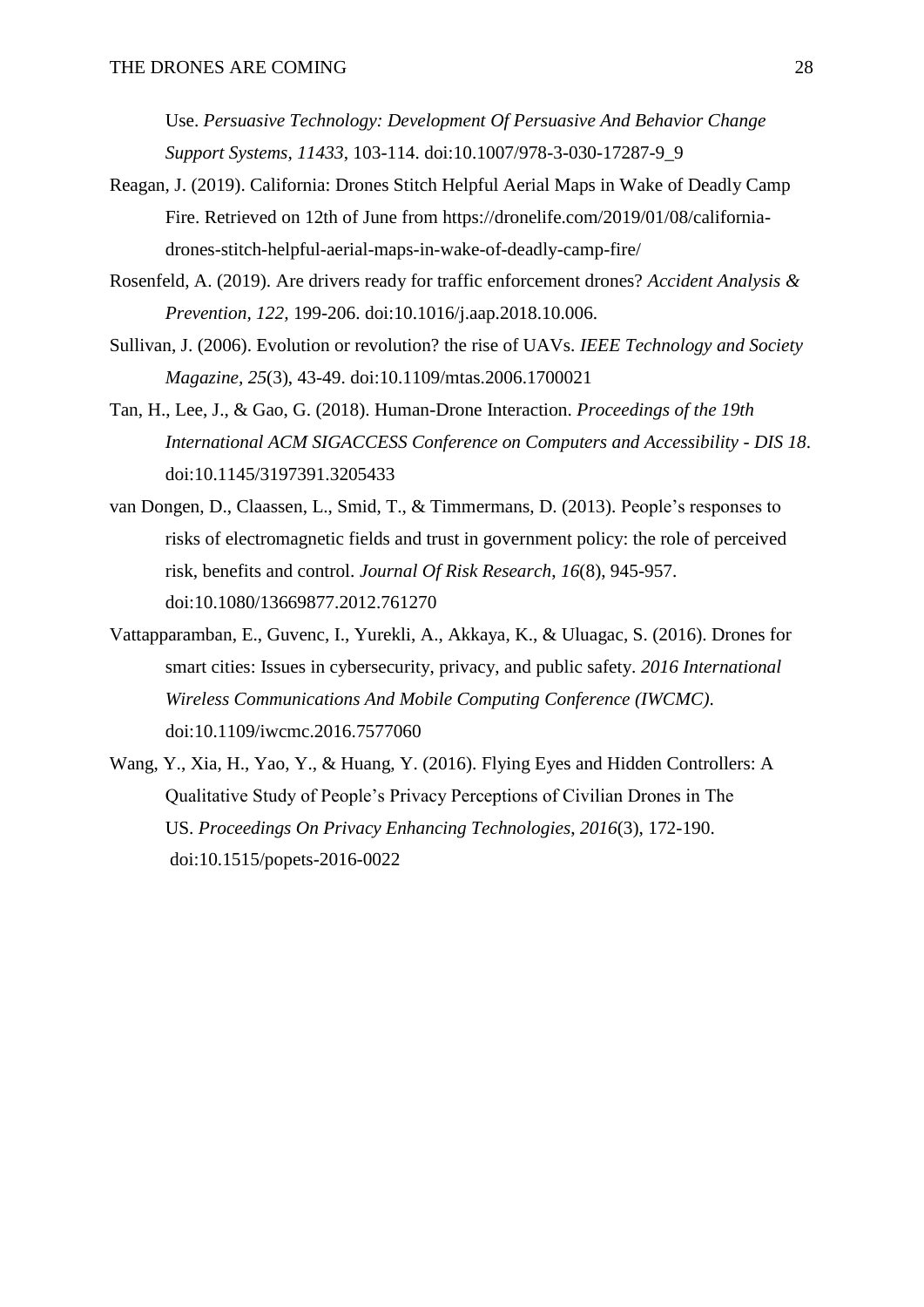## Appendix A

### **Who**

The municipality of Enschede is using drones to improve the wellbeing of its citizens. Our 'drone-team' consists of 10 benevolent people, appointed by the Mayor of Enschede.

## **Why**

Drones are used to make this park a pleasant and safe place for everyone. They assist our staff, enabling them to monitor crowd dynamics. We make use of security drones to let the park be a safe and nice place for everyone.

# **How**

Our drone is able to recognize risky situations and risky behaviours. When this happens, our security staff will receive a warning. Also, drones could help prevent congestion when the business park should be evacuated for example.

### **Privacy**

We take the privacy of our visitors very seriously. We can assure you that we are not interested in detecting individuals and we are also not capable of detecting individuals. Our drone is filming from above, so in the footage we can only see people from above, which makes it impossible to recognize individuals.

#### **Images/map**

Here you can see what kind of footage we collect with our drones. And here you can see the route our drone travels:

# **Feedback**

Here you can ask questions or give us feedback. We will respond as soon as possible.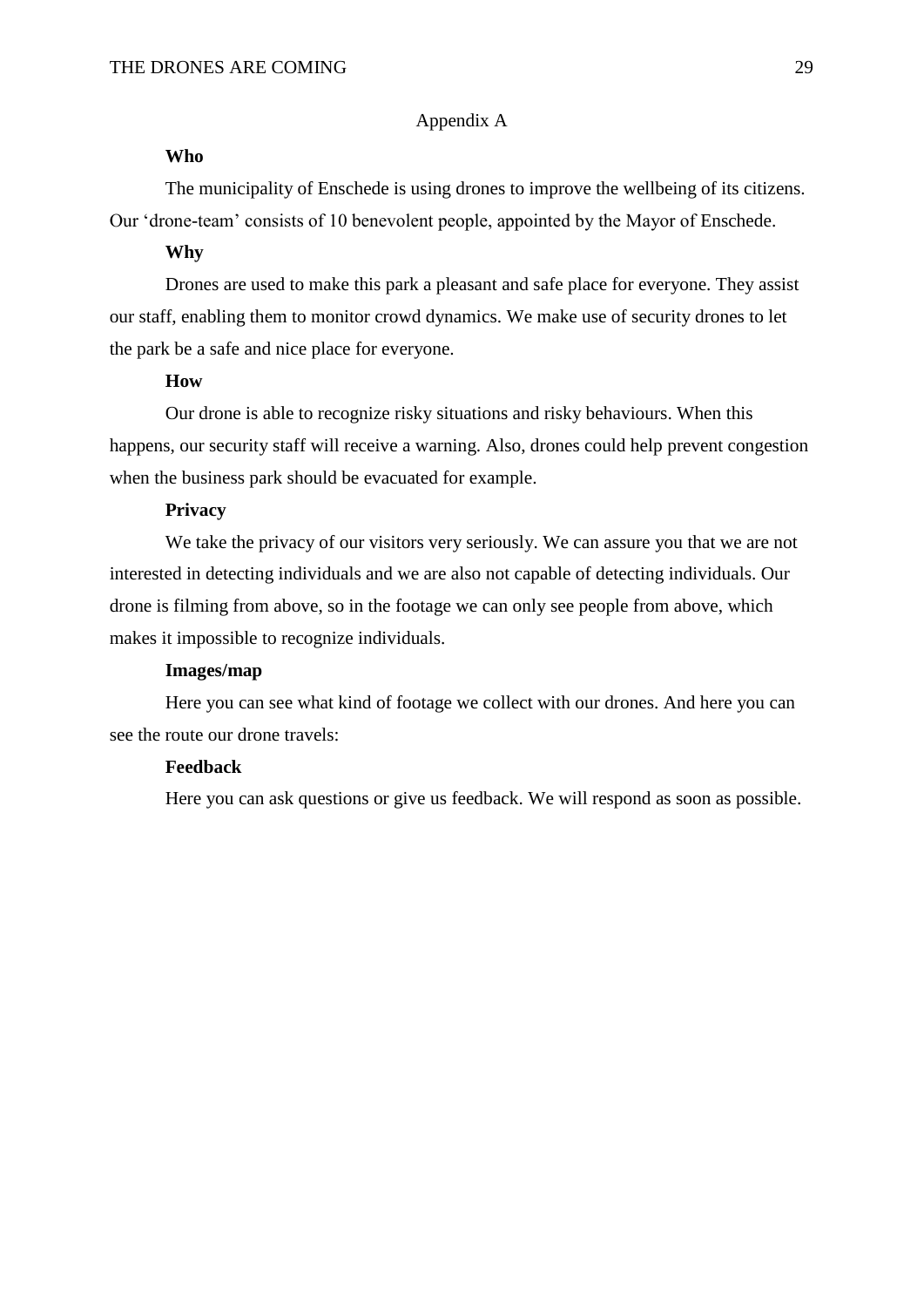#### Appendix B

# **Informed Consent**

You are invited to participate in our research study titled '*Being filmed by a drone violates your privacy...right?*'.

The purpose of this study is to investigate which factors might influence drone acceptance in general and will take approximately 30 minutes. Your participation in this study is entirely voluntary and you can withdraw at any time. You are free to ask questions whenever they emerge. The risks associated with the study might be minor physical discomfort (headache) if being exposed to the VR for too long. This is hopefully not going to be the case in this study. The data of this study is used as findings for a bachelor thesis topic. Your personal information is going to be handled confidentially and will not be shared with anyone beyond the study team. By agreeing with this informed consent, you agree that your anonymized information is going to be shared with researchers for future studies. This information is not going to include any information that could identify you directly.

Do you agree to participate under the conditions mentioned above?

Yes, I consent with participation in accordance with the information above.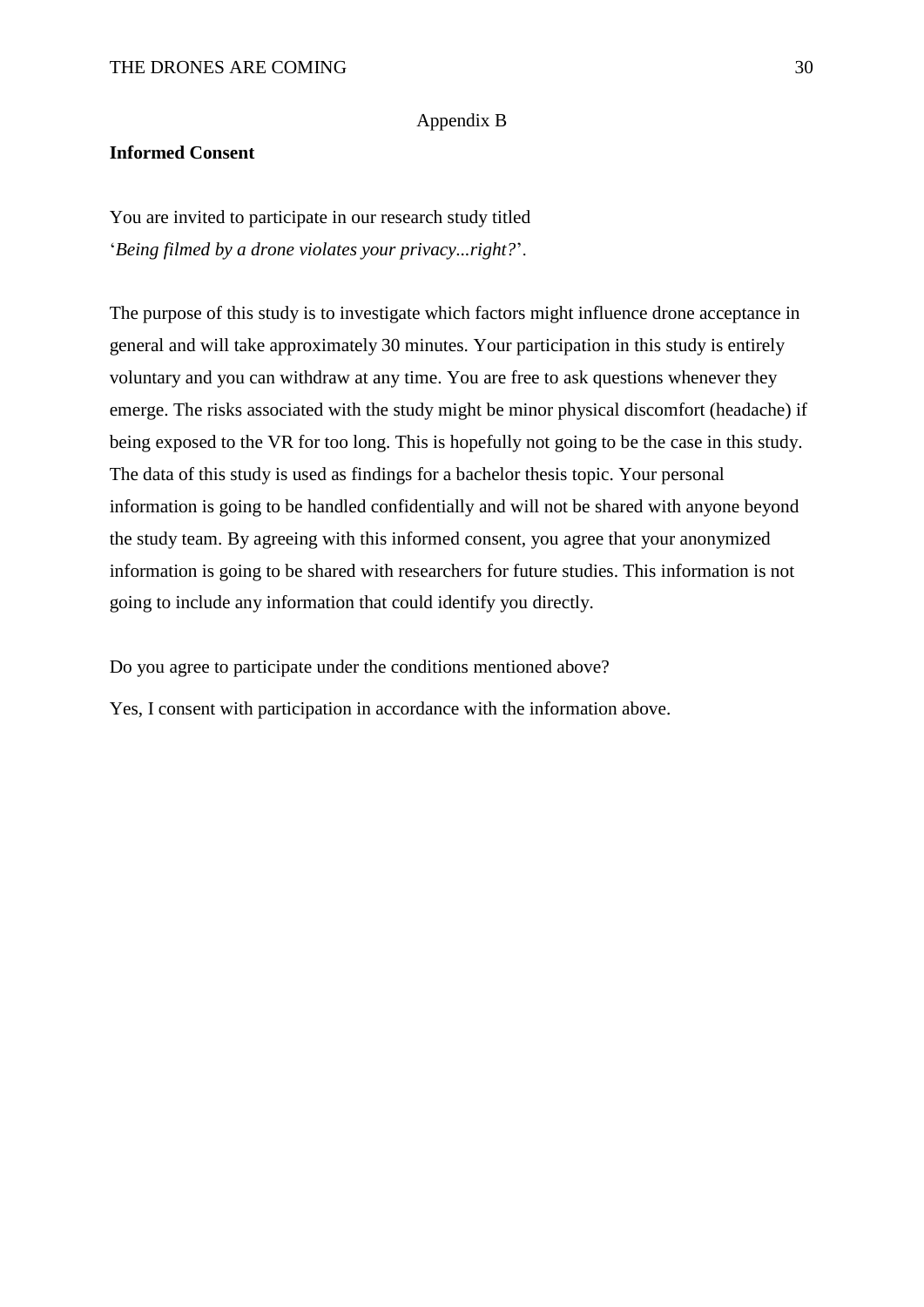## Appendix C

# **Pre-Questionnaire**

# **Uncertainty Avoidance and Need for Control** (7-point Likert Scale)

- Q1: "There are many situations in which I would prefer only one choice rather than having to make a decision."
- Q2: "I prefer to avoid situations where someone else has to tell me what it is, I should be doing."
- Q3: "When driving, I try to avoid putting myself in a situation where I could be hurt by someone else's mistake."
- Q4: "I wish I could push many of life's daily decisions off on someone else."
- Q5: "When it comes to orders, I would rather give them than receive them."
- Q6: "When I see a problem, I prefer to do something about it rather than sit by and let it continue."
- Q7: "I like to get a good idea of what a job is all about before I begin."
- Q8: "I'd rather run my own business and make my own mistakes than listen to someone else's orders."
- Q9: "I consider myself to be generally more capable of handling situations than others are."
- Q10: "I would rather someone else took over the leadership role when I'm involved in a group project."
- Q11: "I enjoy having control over my own destiny."
- Q12: "I enjoy making my own decisions."
- Q13: "Others usually know what is best for me."
- Q14 "I am careful to check everything on an automobile before I leave for a long trip."
- Q15: "I enjoy being able to influence the actions of others."
- Q16: "I would prefer to be a leader rather than a follower."
- Q17: "I try to avoid situations where someone else tells me what to do."
- Q18: "I enjoy political participation because I want to have as much of a say in running government as possible."
- Q19: "I prefer a job where I have a lot of control over what I do and when I do it."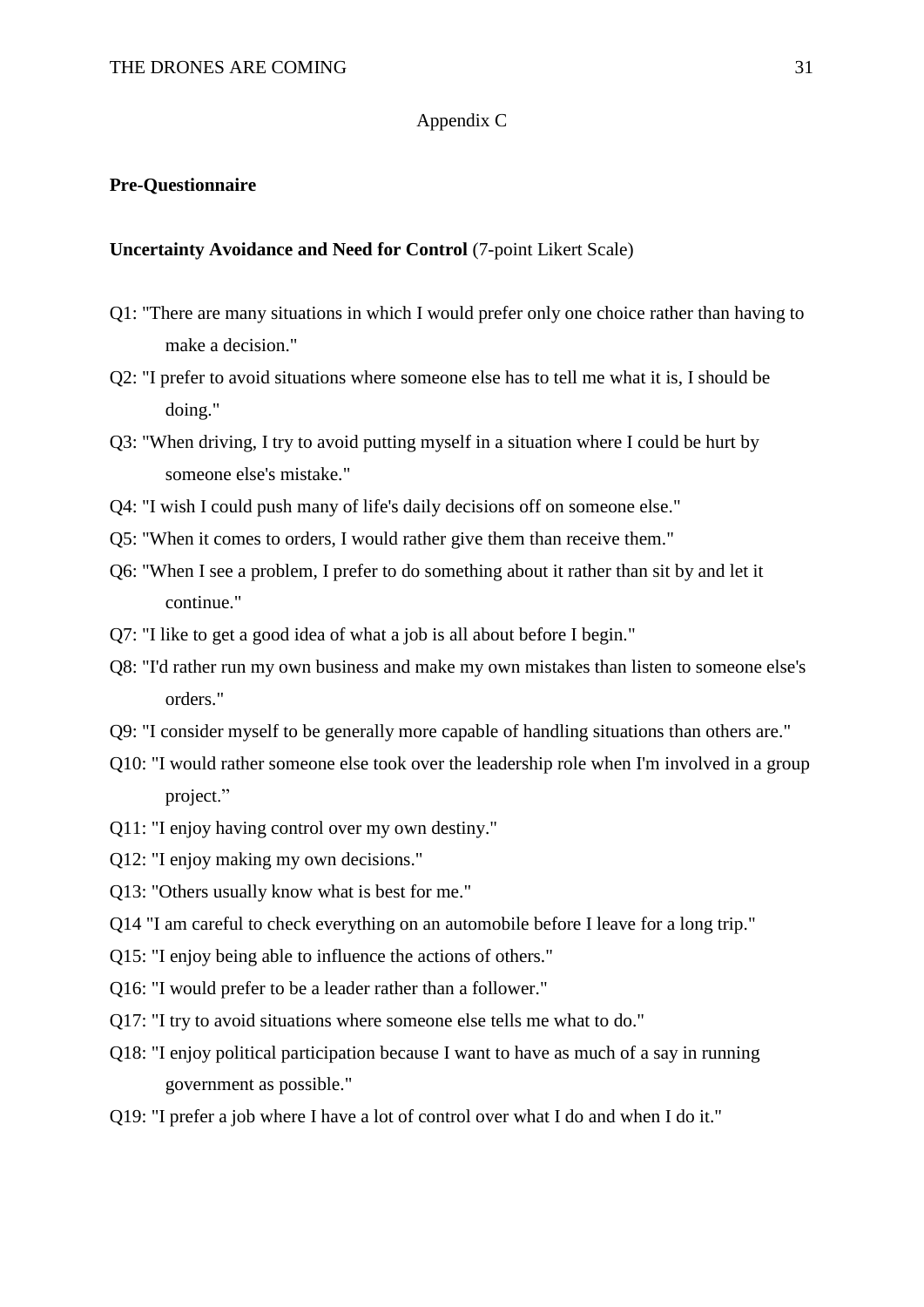- Q20: "I prefer situations, in which I can anticipate the course of events over situations where I cannot."
- Q21: "I do not like ambiguous situations."
- Q22: "I would not take risks when an outcome cannot be predicted."
- Q23: "I feel stressed when I cannot predict consequences."
- Q24: "I tend to get anxious easily when I do not know an outcome."
- Q25: "I prefer specific instructions to broad guidelines."
- Q26: "I prefer structured situations to unstructured situations."
- Q27: "I like to wait and see if someone else is going to solve a problem so that I do not have to be bothered by it."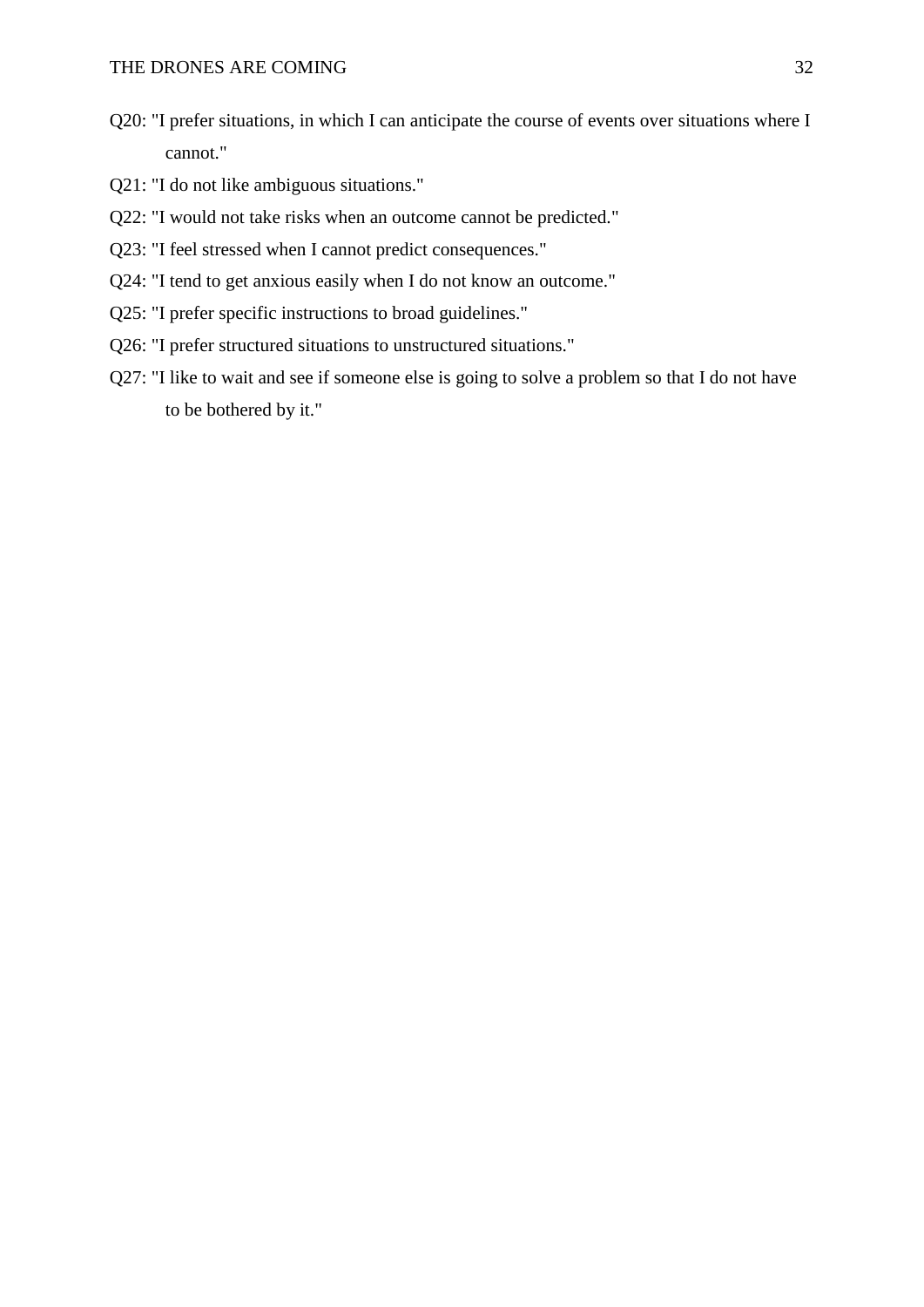## Appendix C

## **Post-Questionnaire**

## **Transparency** (7-point Likert Scale)

- Q1: "The municipality of Enschede wants to understand how its decisions affect people like me."
- Q2: "The municipality of Enschede provides information that is useful to people like me for making informed decisions."
- Q3: "The municipality of Enschede wants to be accountable to people like me for its actions."
- Q4: "The municipality of Enschede wants people like me to know what it is doing and why it is doing it."

## **Goodwill** (7-point Likert Scale)

- Q5: "Whenever the municipality of Enschede makes a decision I know it will be concerned about people like me."
- Q6: "I believe the municipality of Enschede takes the opinions of people like me into account when making decisions."
- Q7: "The municipality of Enschede is interested in the well-being of people like me, not just itself."

#### **Integrity** (7-point Likert Scale)

Q8: "The municipality of Enschede treats people like me fairly and justly."

Q9: "The municipality of Enschede can be relied on to keep its promises."

Q10: "Sound principles seem to guide the behaviour of the municipality of Enschede."

Q11: "The municipality of Enschede does not mislead people like me."

## **Competence** (7-point Likert Scale)

Q12: "I feel very confident about the skills of the municipality of Enschede."

Q13: "The municipality of Enschede has the ability to accomplish what it says it will do."

Q14: "The municipality of Enschede is known to be successful at the things it tries to do."

# **Overall Trust** (7-point Likert Scale)

Q15: "I'm willing to let the municipality of Enschede make decisions for people like me."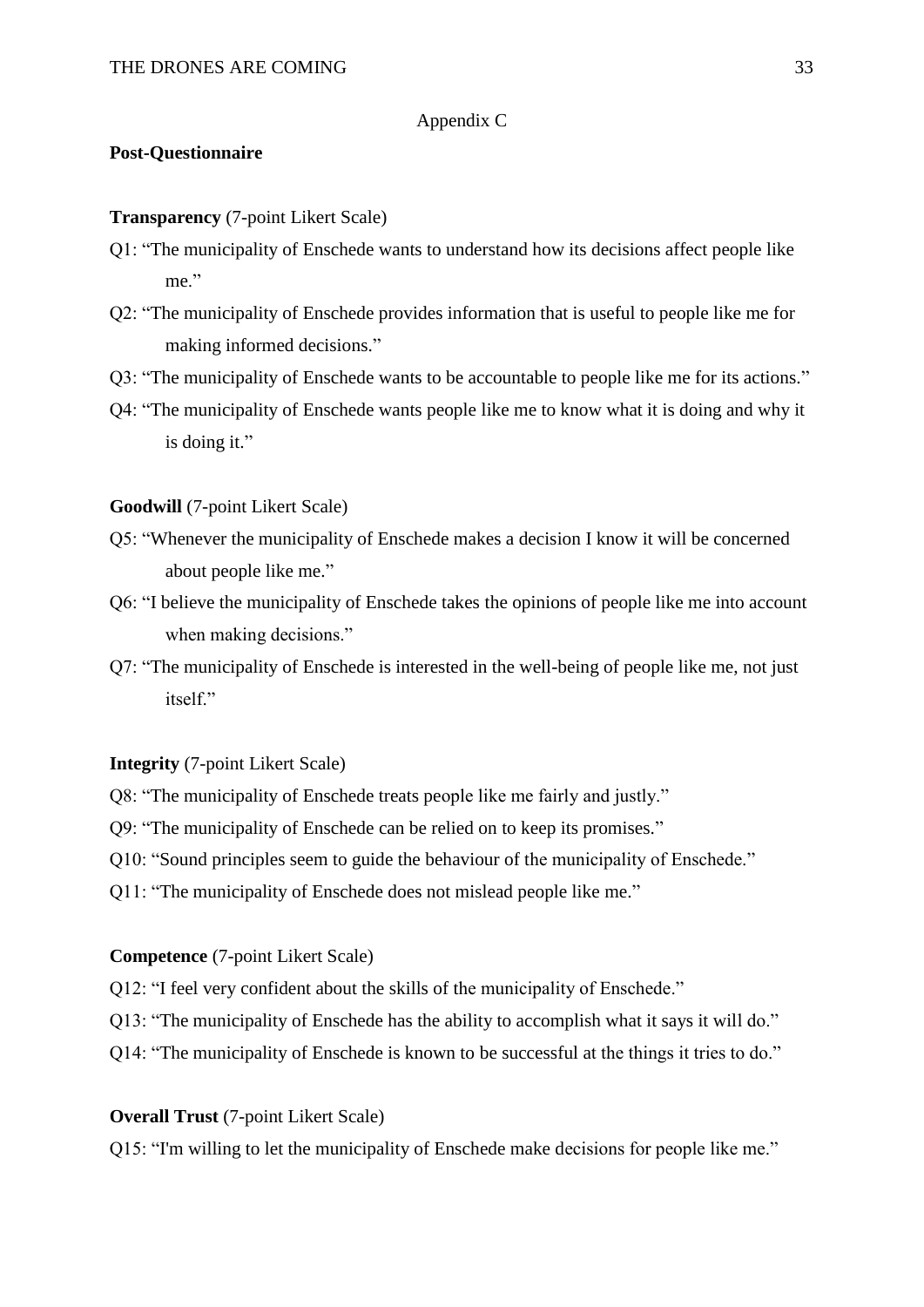- Q16: "I think it is important to watch the municipality of Enschede closely so that it does not take advantage of people like me."
- Q17: "I trust the municipality of Enschede to take care of people like me."

**Privacy** (7-point Likert Scale)

- Q18: "I would like to keep photos of my family on the internet."
- Q19: "I'd object to my photograph appearing in a public place without my permission."
- Q20: "I would put my photo on my personal web page."
- Q21: "No organization or person should disseminate personal information about me without my knowledge."
- Q22: "I would not mind appearing on television."
- Q23: "Video cameras should be used in public places to improve public safety and security."
- Q24: "Red light (intersection) cameras should be used."
- Q25: "Speeding cameras should be used."
- Q26: "I like to close my curtains at home at night."
- Q27: "I worry about the possibility that my conversations will be overheard."
- Q28: "I am comfortable in allowing others to check my credit."
- Q29: "It usually bothers me when companies ask me for personal information."
- Q30: "When companies ask me for personal information, I sometimes think twice about providing it."
- Q31: "It bothers me to give personal information to so many companies."
- Q32: "I'm concerned that companies are collecting too much personal information about me.
- Q33: "Companies should take more steps to make sure that unauthorized people cannot access personal information."
- Q34: "Computer databases that contain personal information should be protected from unauthorized access—no matter how much it costs."
- Q35: "Companies should not use personal information for any purpose unless it has been authorized by the individuals who provided the information."
- Q36: "Companies should never sell the personal information in their computer databases to other companies."
- Q37: "The use of drones as surveillance reduces crime."
- Q38: "The use of drones as surveillance is an invasion of privacy."
- Q39: "The use of CCTV is an invasion of privacy."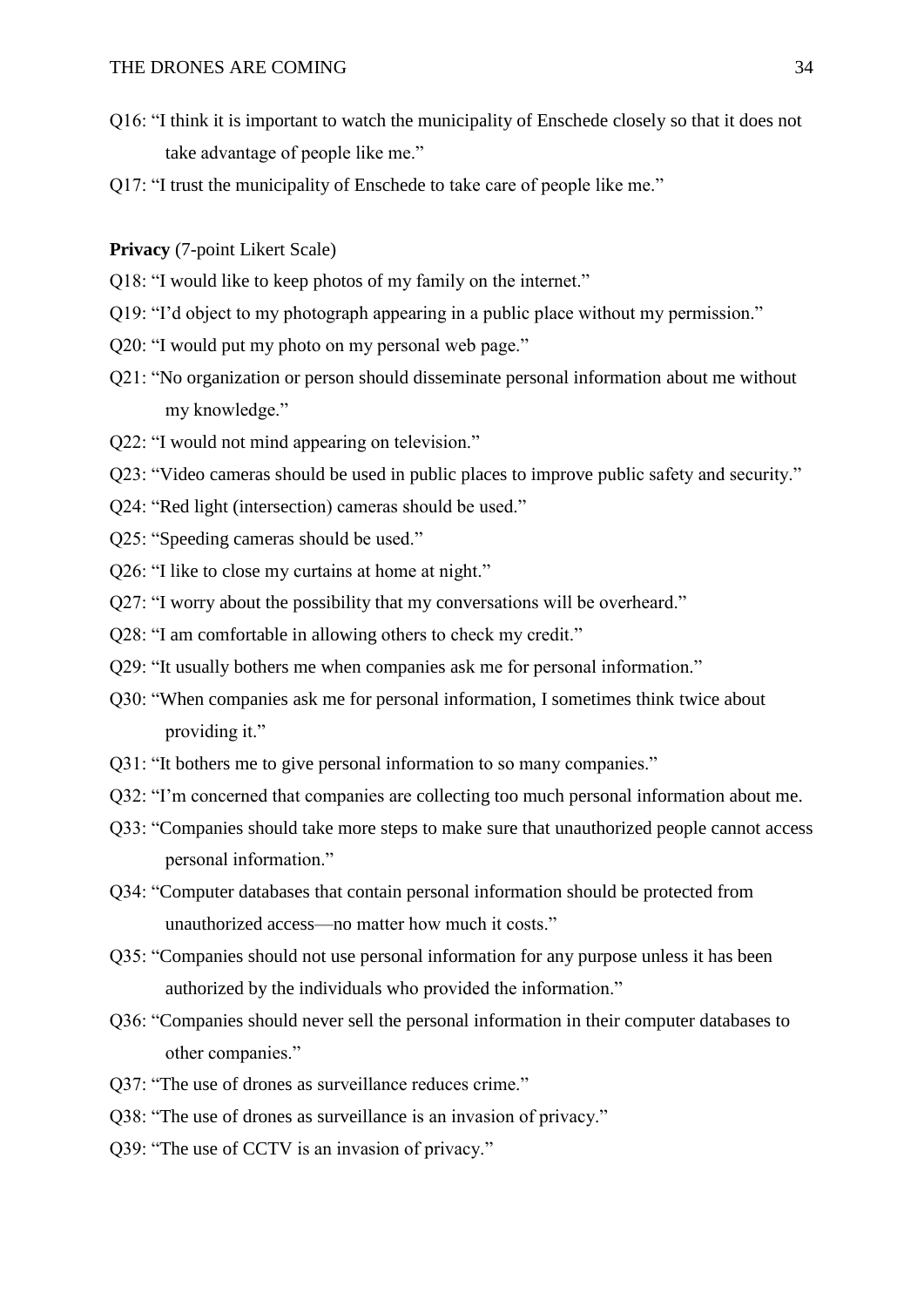#### Perceived Control (10-point Likert scale)

- Q40: "To what extent did you feel you had control over the situation?"
- Q41: "To what extent did you feel you could predict the situation?"
- Q42: "To what extent did you feel you had a choice in the situation? In other words: did you feel that you could chose to come, or to not come into contact with the drone of the municipality of Enschede?"
- Q43: "To what extent did you feel responsible for the situation, caused by the municipality of Enschede?"
- Q44: "Did you feel like you were able to influence the situation? In other words: did you feel that you had a say in the use of a drone by the municipality of Enschede? (5)

### **Drone Acceptance** (7-point Likert scale)

- Q45: "To what extent do you accept the use of drones by the municipality of Enschede? My judgments of the drone of the municipality of Enschede are ..."
- Q45.1: "Useful Useless"
- Q45.2: "Pleasant Unpleasant"
- Q45.3: "Bad Good"
- Q45.4: "Nice Annoying"
- Q45.5: "Effective Superfluous"
- Q45.6: "Irritating Likable"
- Q45.7: "Assisting Worthless"
- Q45.8: "Undesirable Desirable"
- Q45.9: "Raising alertness Sleep-inducing"

# **Drone Acceptance among Environments** (7-point Likert scale)

- Q46: "In the following please indicate your agreement with some statements concerning the use of drones during **events**."
- Q46.1: "It is logic that the Municipality of Enschede uses drones during events."
- Q46.2: "I understand why the Municipality of Enschede uses drones during events."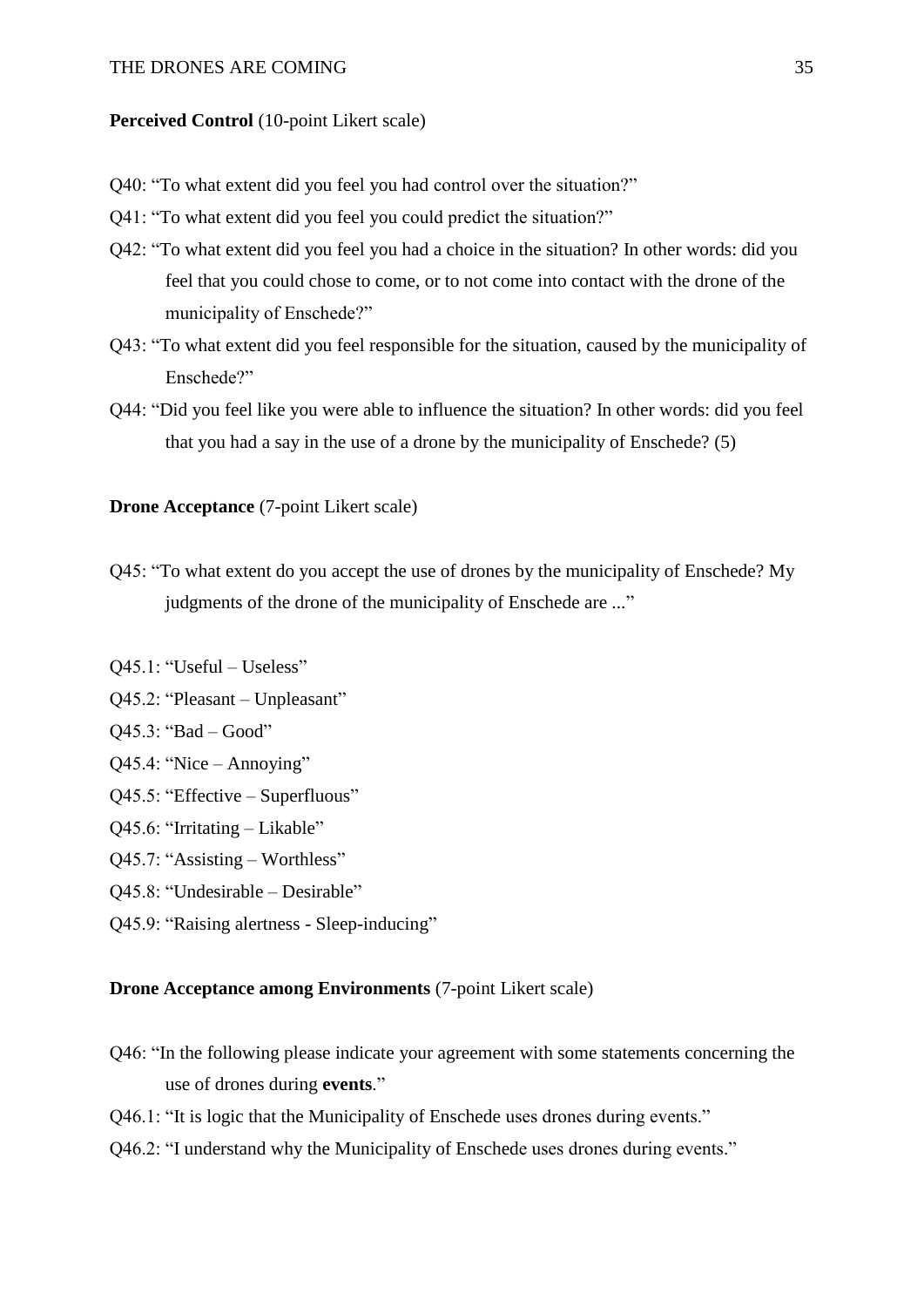- Q47: "In the following please indicate your agreement with some statements concerning the use of drones during **parks**."
- Q47.1: "It is logic that the municipality of Enschede uses drones at parks."
- Q47.2: "I understand why the Municipality of Enschede uses drones at parks."
- Q48: "In the following please indicate your agreement with some statements concerning the use of drones during **business parks**."
- Q48.1: "It is logic that the Municipality of Enschede uses drones at business parks."
- Q48.2: "I understand why the Municipality of Enschede uses drones at business parks."

# **Demographics**

- Q49: "What is your age?"
- Q50: "What is your gender?"
- Q51: "What is your highest completed level of education?"
	- Q51.1: "Primary School (Lagere School; Grundschule)"
	- Q51.2: "Secundary education (e.g. VMBO; MAVO; Realschule)"
	- Q51.3: "Higher secundary education (e.g. HAVO; VWO; Abitur)"
	- Q51.4: "Intermediate vocational education (e.g. MBO; Berufsfachschule)"
	- Q51.5: "Higher vocational education (e.g. HBO; Fachhochschule)"
	- Q51.6: "Bachelor's degree"
	- Q51.7: "Master's degree"
	- Q51.8: "Doctoral degree"
	- Q51.9: "Other:"
- Q52: "What is your place of residence?"
- Q53: "How often do you visit Enschede?"
	- Q53.1: "On a daily basis"
	- Q53.2: "On a weekly basis"
	- Q53.3: "On a monthly basis"
	- Q53.4: "A couple of times per year"
	- Q53.5: "Once per year or less"